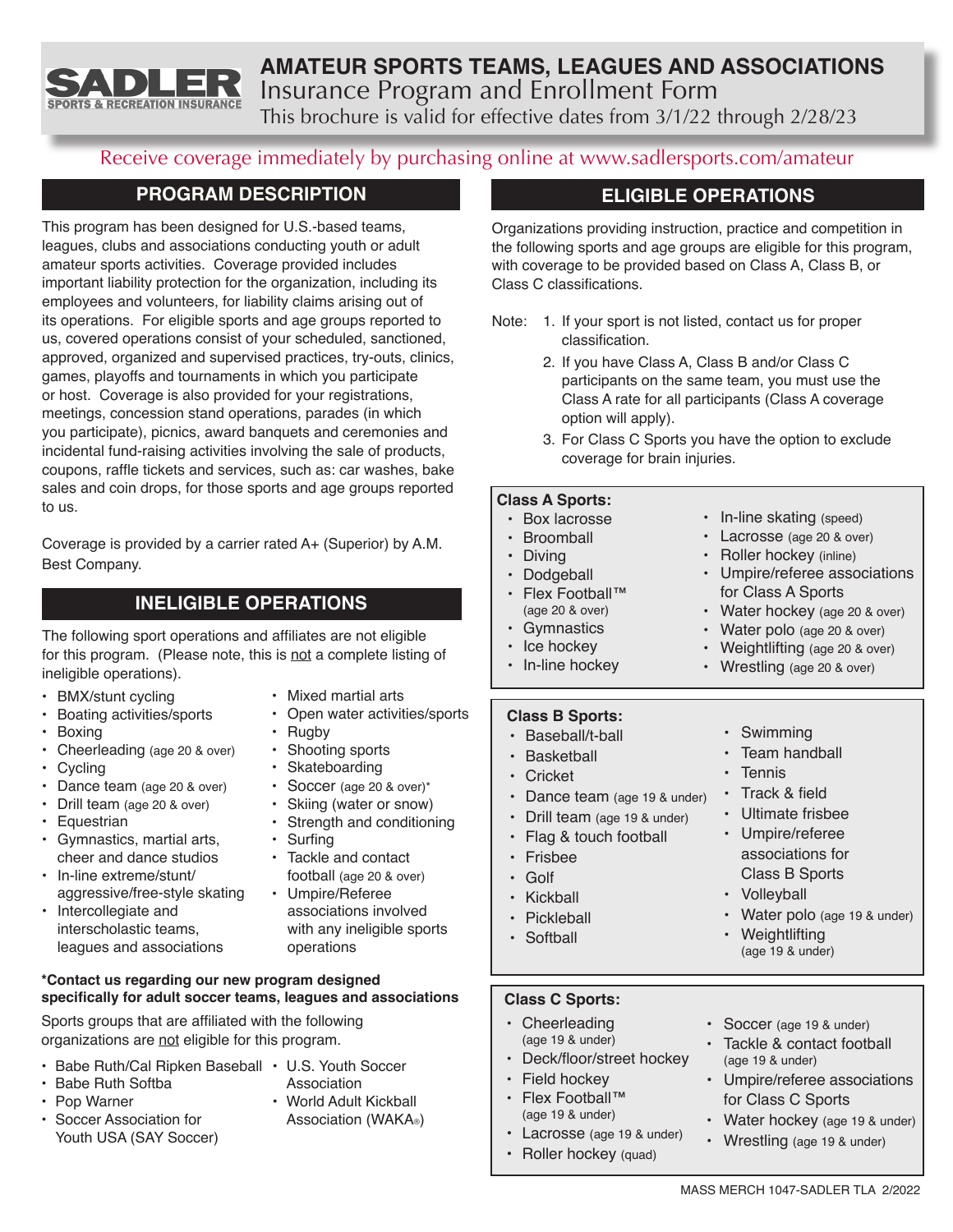# **COVERAGES AND LIMITS**

Coverage provided under this program includes:

**Commercial General Liability (CGL) with Broadening Endorsement** – coverage which protects the insured against liability claims for bodily injury and property damages arising out of premises, operations, products and completed operations and personal and advertising injury. Broadening coverages include: Expected or intended injury resulting from the use of reasonable force to protect persons or property; Non-owned watercraft – extended to 58 feet; Supplementary payments - \$2,500 bail bonds, \$500 a day loss of earnings; Knowledge or Notice of Occurrence; Waiver of right of recovery; Bodily injury definition expanded to include mental anguish, mental injury, shock, fright, humiliation, emotional distress or death resulting from bodily injury, sickness or disease; Damage to Premises Rented to You – the term fire is replaced with fire, lightning, explosion, smoke and leaks from sprinklers; Additional coverages: Emergency Real Estate Consultant Fee - \$25,000; Identify Theft Exposure (for directors or officers) - \$25,000; Key Individual Replacement Cost - \$50,000; Lease Cancellation Moving Expense - \$2,500; Temporary Meeting Place - \$25,000; Terrorism Travel Reimbursement (for directors or officers) - \$25,000; Workplace Violence Counseling - \$25,000

**Professional Liability** – provides protection against claims that arise out of the rendering, or failure to render: instruction, demonstration, direction and/or advice relating to the sports activity. Available for Class B & C sports only.

**Legal Liability to Participants (LLP)** – coverage which offers protection against bodily injury liability claims brought by persons participating in covered sports activities. Available for Class B & C sports only.

**Medical Payments for Participants** – coverage which pays the medical and dental expenses incurred by a participant when an accidental injury occurs while participating in your covered sports activities. The coverage is provided on an excess basis, responding after all other medical coverage available to the participant has been exhausted. If no other medical coverage exists, the coverage becomes primary. A \$100 deductible applies to each claim and the benefit period is two years from the date of the accident. Available for Class B & C sports only.

**Hired Auto and Employers' Nonownership Liability** – coverage which protects the insured against liability claims arising out of the maintenance or use of motor vehicles hired or borrowed by the insured on a short-term basis, as well as coverage for those autos your organization does not own, lease, hire, rent or borrow that are used in conjunction with your operations. Coverage does not extend to the transporting of participants or to those vehicles that are rented, hired or borrowed on a long-term basis.

| <b>CLASS A, B, &amp; C SPORTS INCLUDE:</b>                                      |                 |           |                 |           |                 |           |
|---------------------------------------------------------------------------------|-----------------|-----------|-----------------|-----------|-----------------|-----------|
| <b>Commercial General Liability (CGL):*</b>                                     | <b>Option 1</b> |           | <b>Option 2</b> |           | <b>Option 3</b> |           |
| Each Occurrence                                                                 | \$              | 1,000,000 | S               | 2,000,000 | \$              | 2,000,000 |
| General Aggregate (Other than Products-completed Operations)                    | \$              | 5,000,000 | S               | 5,000,000 | \$              | 5,000,000 |
| Products-completed Operations Aggregate                                         | \$              | 1,000,000 | S               | 2,000,000 | \$              | 2,000,000 |
| Personal and Advertising Injury                                                 | \$              | 1,000,000 | S               | 2,000,000 | \$              | 2,000,000 |
| Damage to Premises Rented to You (Fire Legal Liability)                         | \$              | 1,000,000 | S               | 1,000,000 | \$              | 1,000,000 |
| Medical Expense (other than participants)                                       | \$              | 5.000     | \$              | 5.000     | \$              | 5,000     |
| Hired Auto and Employers' Nonownership Liability (not provided while in Hawaii) | \$              | 000,000,  | S               | 2,000,000 | \$              | 2,000,000 |

# **CLASS B & C SPORTS INCLUDE:**

|                                                                               | <b>Option 1</b> | <b>Option 2</b>           |                 |
|-------------------------------------------------------------------------------|-----------------|---------------------------|-----------------|
| Professional Liability                                                        | 1.000.000<br>\$ | 2,000,000<br>S.           | 2.000.000<br>S. |
| Legal Liability to Participants (LLP)                                         | 1.000.000       | 2.000.000<br>$\mathbb{S}$ | 2.000.000<br>\$ |
| Medical Payments for Participants (excess) \$100 per claim deductible applies | 25,000          | 100.000                   | 250,000         |

| <b>Class C Sports Only:</b>                     |                           |
|-------------------------------------------------|---------------------------|
| Brain Injury limit / Aggregate limit            | \$1,000,000 / \$1,000,000 |
| Loss Adjustment Expense limit / Aggregate limit | \$1,000,000 / \$1,000,000 |

**"Brain injury"** means concussion, chronic traumatic encephalopathy or any other injury to the brain and any symptoms, conditions, disorders and diseases, including death, resulting therefrom but only if such injury occurs as a result of specific events occurring during the policy period.

**NOTE:** Class C Sports have the option to exclude coverage for brain injuries in order to recieve premium credits. In order to receive credits, you must contact Sadler & Company Inc. directly at "sport3@sadlersports.com".

#### **Please contact us for higher/different limit options or visit us online for an immediate quote.**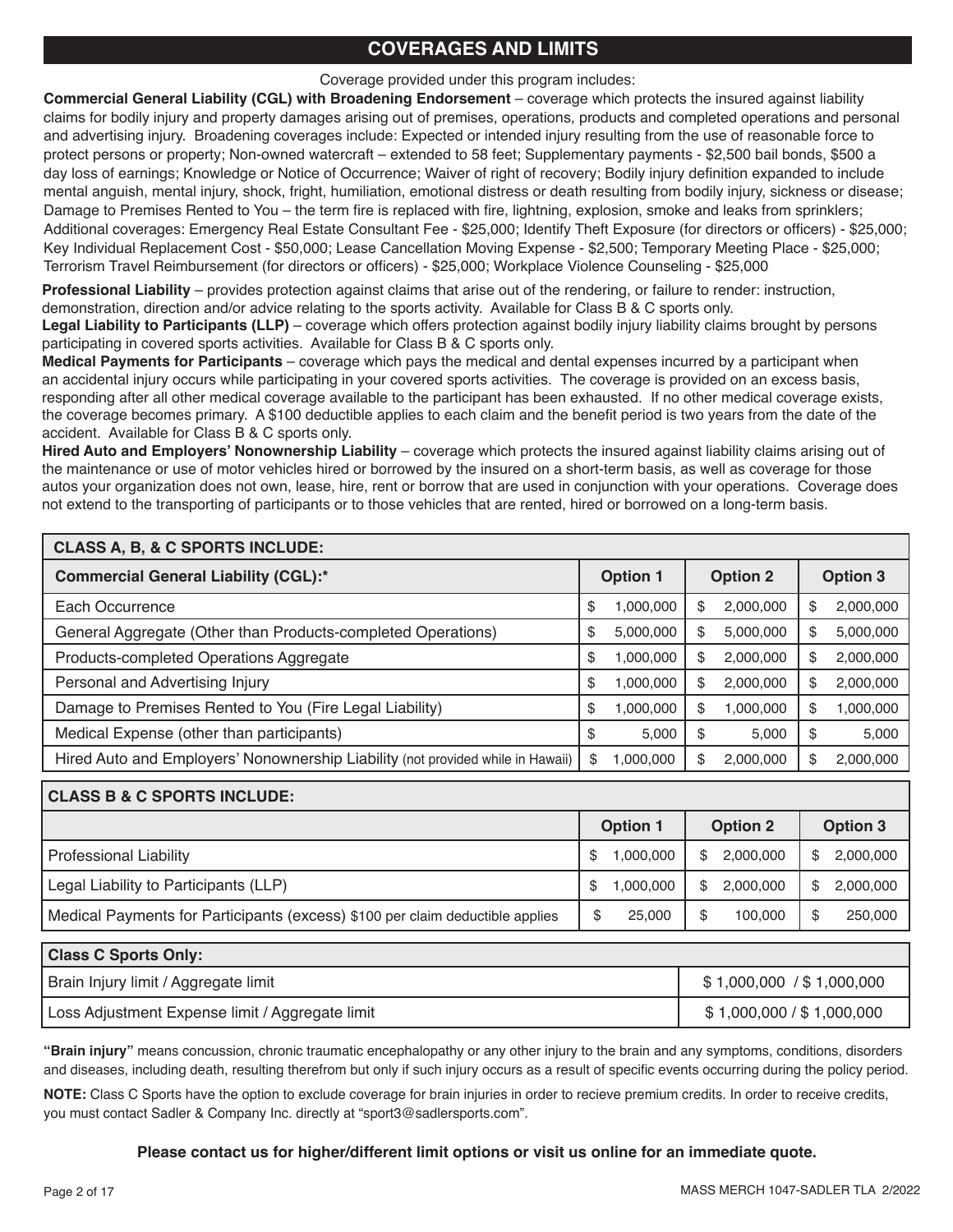# **OPTION 1 PROGRAM RATES AND MINIMUM PREMIUMS**

| <b>CLASS A SPORTS – Rates</b> (per participant, per sport)                                         |                                          |  |  |  |  |
|----------------------------------------------------------------------------------------------------|------------------------------------------|--|--|--|--|
|                                                                                                    | <b>Option 1</b><br>\$1,000,000 CGL Limit |  |  |  |  |
| <b>Rates</b> – All Sports, All Ages,<br>including Umpire & Referee Associations for Class A Sports | \$3.75                                   |  |  |  |  |
| <b>Minimum Premium</b>                                                                             | \$300.00                                 |  |  |  |  |

| <b>CLASS B SPORTS - Rates</b> (per participant, per sport)                  |                                                                   |            |            |                      |
|-----------------------------------------------------------------------------|-------------------------------------------------------------------|------------|------------|----------------------|
|                                                                             | <b>Option 1</b><br>\$1,000,000 CGL Limit \$25,000 Medical Payment |            |            |                      |
| <b>Ages</b>                                                                 | 12 & Under                                                        | $13 - 15$  | $16 - 19$  | <b>20 &amp; Over</b> |
| Baseball, t-ball                                                            | 6.59<br>\$                                                        | \$10.97    | \$17.50    | \$31.97              |
| Basketball, Ultimate frisbee, Flag & touch football, Team handball, Running | \$<br>6.34                                                        | \$<br>7.58 | \$15.85    | \$21.35              |
| Frisbee, Golf, Kickball, Tennis, Track & field, Swimming, Pickleball        | \$<br>6.04                                                        | \$<br>6.04 | \$6.04     | \$6.04               |
| Drill team, Dance team                                                      | \$<br>6.76                                                        | \$<br>8.19 | \$17.78    | N/A                  |
| Cricket, Squash                                                             | \$<br>6.20                                                        | \$<br>9.98 | \$15.61    | \$28.08              |
| Water polo                                                                  | \$<br>7.77                                                        | \$<br>8.93 | \$10.78    | Class A<br>\$3.75    |
| Softball                                                                    | \$<br>6.23                                                        | \$<br>7.45 | \$17.50    | \$31.97              |
| Umpire & referee associations for Class B Sports                            | \$<br>9.21                                                        | \$<br>9.21 | \$<br>9.21 | 9.21<br>\$           |
| Volleyball                                                                  | \$<br>6.41                                                        | \$6.41     | \$6.41     | \$6.41               |
| Weightlifting                                                               | \$17.90                                                           | \$17.90    | \$17.90    | Class A<br>\$3.75    |
| <b>Minimum Premium</b>                                                      | \$300.00                                                          |            |            |                      |

| <b>CLASS C SPORTS - Rates (per participant, per sport)</b>   |                                                                                                          |           |           |                   |
|--------------------------------------------------------------|----------------------------------------------------------------------------------------------------------|-----------|-----------|-------------------|
|                                                              | Option1<br>\$1,000,000 CGL & LLP Limit<br>\$25,000 Medical Payment<br>With Limited Brain Injury Coverage |           |           |                   |
| <b>Ages</b>                                                  | 12 <sub>8</sub><br><b>Under</b>                                                                          | $13 - 15$ | $16 - 19$ | 20 &<br>Over      |
| Deck/floor/street hockey, Field hockey, Roller hockey (quad) | \$<br>7.09                                                                                               | \$8.33    | \$16.60   | \$22.10           |
| Cheerleading                                                 | \$<br>7.51                                                                                               | \$8.94    | \$18.53   | N/A               |
| Lacrosse, Water hockey,<br>Flex Football™                    | \$<br>8.52                                                                                               | \$9.68    | \$11.53   | Class A<br>\$3.75 |
| Soccer                                                       | \$<br>9.16                                                                                               | \$10.50   | \$12.66   | N/A               |
| Tackle and contact football                                  | \$24.95                                                                                                  | \$44.10   | \$58.91   | N/A               |
| Wrestling                                                    | \$18.65                                                                                                  | \$18.65   | \$18.65   | Class A<br>\$3.75 |
| Umpire & referee associations for Class C Sports             | \$<br>9.96                                                                                               | \$9.96    | \$9.96    | \$9.96            |
| <b>Minimum Premiums</b>                                      | \$300.00                                                                                                 |           |           |                   |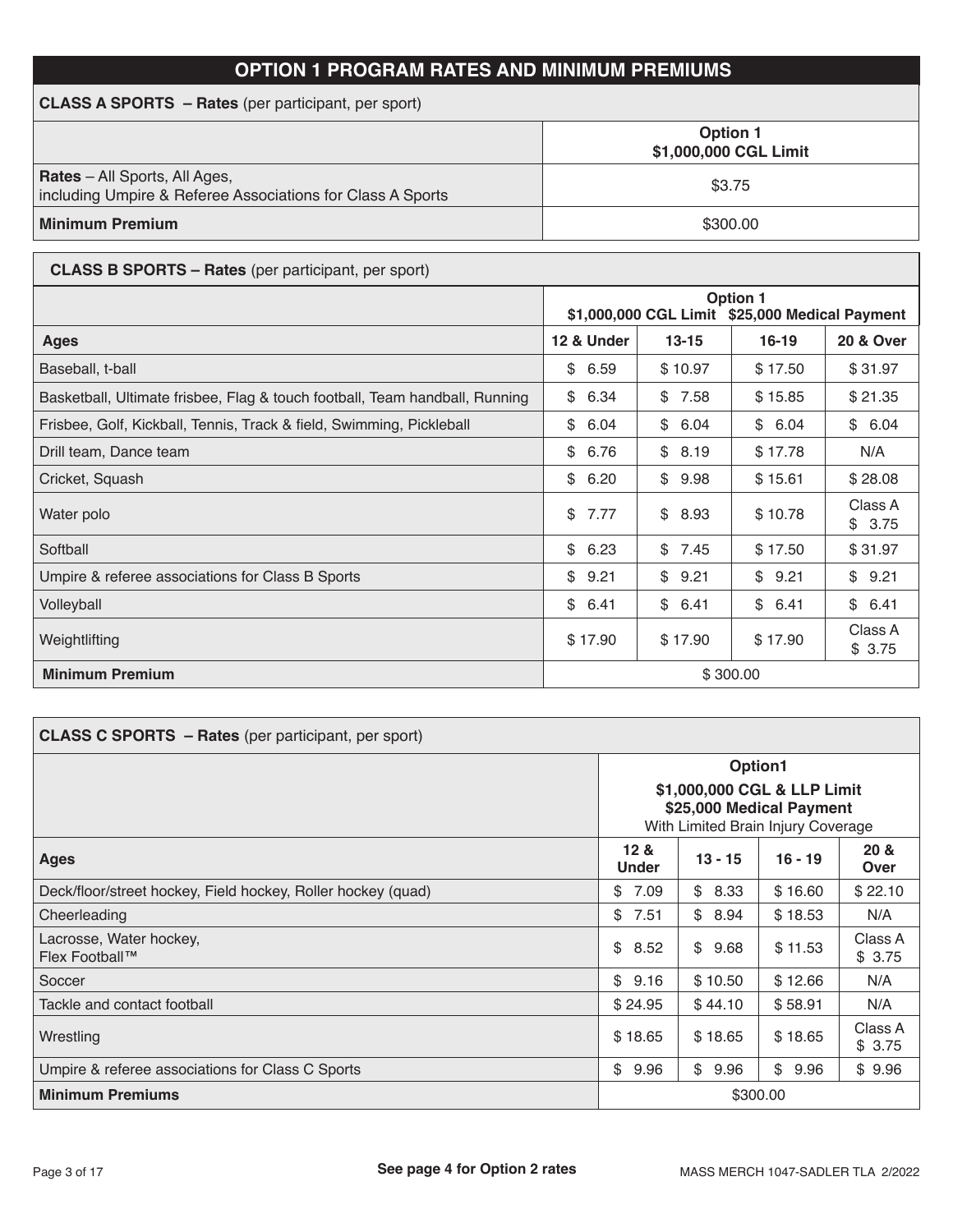# **OPTION 2 PROGRAM RATES AND MINIMUM PREMIUMS**

| <b>CLASS A SPORTS - Rates</b> (per participant, per sport)                                         |                                          |  |  |  |
|----------------------------------------------------------------------------------------------------|------------------------------------------|--|--|--|
|                                                                                                    | <b>Option 2</b><br>\$2,000,000 CGL Limit |  |  |  |
| <b>Rates</b> – All Sports, All Ages,<br>including Umpire & Referee Associations for Class A Sports | \$5.63                                   |  |  |  |
| <b>Minimum Premium</b>                                                                             | \$400.00                                 |  |  |  |

| <b>CLASS B SPORTS - Rates</b> (per participant, per sport)                     |                                                                    |           |           |                      |  |
|--------------------------------------------------------------------------------|--------------------------------------------------------------------|-----------|-----------|----------------------|--|
|                                                                                | <b>Option 2</b><br>\$2,000,000 CGL Limit \$100,000 Medical Payment |           |           |                      |  |
| <b>Ages</b>                                                                    | 12 & Under                                                         | $13 - 15$ | $16 - 19$ | <b>20 &amp; Over</b> |  |
| Baseball, t-ball                                                               | \$9.24                                                             | \$15.14   | \$20.26   | \$40.98              |  |
| Basketball, Ultimate frisbee, Flag & touch football, Team handball,<br>Running | \$8.92                                                             | \$10.74   | \$20.77   | \$27.67              |  |
| Frisbee, Golf, Kickball, Tennis, Track & field, Swimming, Pickleball           | \$8.51                                                             | \$8.51    | \$8.51    | \$8.51               |  |
| Drill team, Dance team                                                         | \$9.44                                                             | \$11.56   | \$23.19   | N/A                  |  |
| Cricket, Squash                                                                | \$9.05                                                             | \$13.82   | \$18.25   | \$36.11              |  |
| Water polo                                                                     | \$11.14                                                            | \$13.09   | \$14.47   | Class A<br>\$5.63    |  |
| Softball                                                                       | \$8.75                                                             | \$10.53   | \$20.26   | \$40.98              |  |
| Umpire & referee associations for Class B Sports                               | \$12.28                                                            | \$12.28   | \$12.28   | \$12.28              |  |
| Volleyball                                                                     | \$8.98                                                             | \$8.98    | \$8.98    | \$8.98               |  |
| Weightlifting                                                                  | \$23.94                                                            | \$23.94   | \$23.94   | Class A<br>\$5.63    |  |
| <b>Minimum Premiums</b><br>\$400.00                                            |                                                                    |           |           |                      |  |

| <b>CLASS C SPORTS - Rates</b> (per participant, per sport)   |                                                                                                                   |           |           |                      |
|--------------------------------------------------------------|-------------------------------------------------------------------------------------------------------------------|-----------|-----------|----------------------|
|                                                              | <b>Option 2</b><br>\$2,000,000 CGL & LLP Limit<br>\$100,000 Medical Payment<br>With Limited Brain Injury Coverage |           |           |                      |
| <b>Ages</b>                                                  | 12 &<br><b>Under</b>                                                                                              | $13 - 15$ | $16 - 19$ | <b>20 &amp; Over</b> |
| Deck/floor/street hockey, Field hockey, Roller hockey (quad) | \$10.04                                                                                                           | \$11.86   | \$21.89   | \$28.79              |
| Cheerleading                                                 | \$10.56                                                                                                           | \$12.68   | \$24.31   | N/A                  |
| Lacrosse, Water hockey, Flex Football™                       | \$12.26                                                                                                           | \$14.21   | \$15.59   | Class A<br>\$5.63    |
| Soccer                                                       | \$13.14                                                                                                           | \$15.40   | \$17.01   | N/A                  |
| Tackle and contact football                                  | \$33.44                                                                                                           | \$59.67   | \$76.67   | N/A                  |
| Wrestling                                                    | \$25.06                                                                                                           | \$25.06   | \$25.06   | Class A<br>\$5.63    |
| Umpire & referee associations for Class C Sports             | \$13.40                                                                                                           | \$13.40   | \$13.40   | \$13.40              |
| <b>Minimum Premiums</b><br>\$400.00                          |                                                                                                                   |           |           |                      |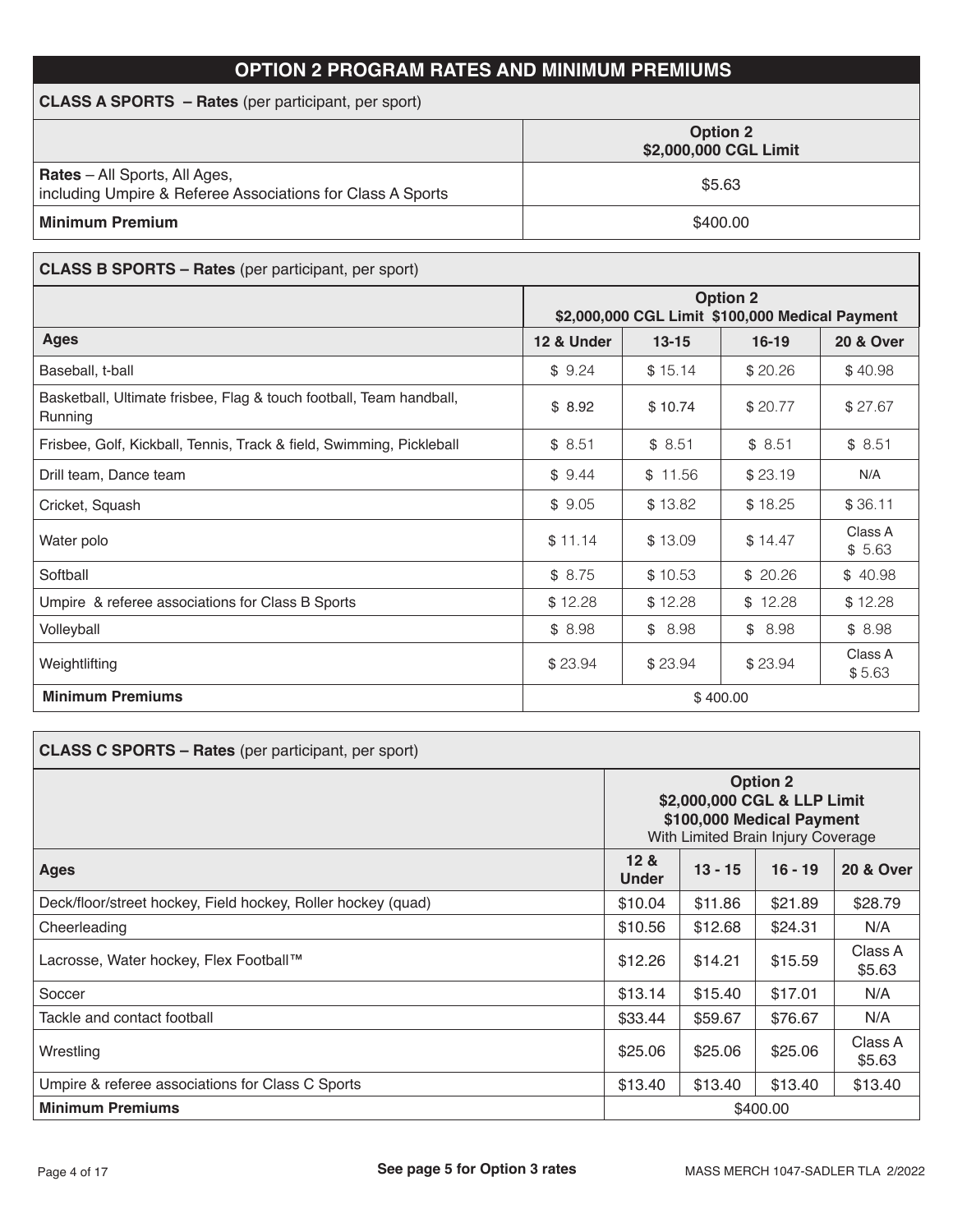# **OPTION 3 PROGRAM RATES AND MINIMUM PREMIUMS**

| <b>CLASS A SPORTS</b> – Rates (per participant, per sport)                                         |                                          |  |  |  |  |
|----------------------------------------------------------------------------------------------------|------------------------------------------|--|--|--|--|
|                                                                                                    | <b>Option 3</b><br>\$2,000,000 CGL Limit |  |  |  |  |
| <b>Rates</b> – All Sports, All Ages,<br>including Umpire & Referee Associations for Class A Sports | \$5.63                                   |  |  |  |  |
| <b>Minimum Premium</b>                                                                             | \$400.00                                 |  |  |  |  |

| <b>CLASS B SPORTS – Rates</b> (per participant, per sport)                  |                                                                    |         |         |                   |  |  |
|-----------------------------------------------------------------------------|--------------------------------------------------------------------|---------|---------|-------------------|--|--|
|                                                                             | <b>Option 3</b><br>\$2,000,000 CGL Limit \$250,000 Medical Payment |         |         |                   |  |  |
| <b>Ages</b>                                                                 | 12 & Under<br>$13 - 15$<br>$16 - 19$<br><b>20 &amp; Over</b>       |         |         |                   |  |  |
| Baseball, t-ball                                                            | \$9.99                                                             | \$17.13 | \$23.22 | \$48.09           |  |  |
| Basketball, Ultimate frisbee, Flag & touch football, Team handball, Running | \$9.65                                                             | \$11.79 | \$23.85 | \$32.51           |  |  |
| Frisbee, Golf, Kickball, Tennis, Track & field, Swimming, Pickleball        | \$9.60                                                             | \$9.60  | \$9.60  | \$9.60            |  |  |
| Drill team, Dance team                                                      | \$10.29                                                            | \$12.77 | \$26.77 | N/A               |  |  |
| Cricket, Squash                                                             | \$9.39                                                             | \$15.55 | \$20.79 | \$42.23           |  |  |
| Water polo                                                                  | \$11.79                                                            | \$13.90 | \$16.28 | Class A<br>\$5.63 |  |  |
| Softball                                                                    | \$9.45                                                             | \$11.56 | \$23.22 | \$48.09           |  |  |
| Umpire & referee associations for Class B Sports                            | \$13.95                                                            | \$13.95 | \$13.95 | \$13.95           |  |  |
| Volleyball                                                                  | \$10.22                                                            | \$10.22 | \$10.22 | \$10.22           |  |  |
| Weightlifting                                                               | \$27.64                                                            | \$27.64 | \$27.64 | Class A<br>\$5.63 |  |  |
| <b>Minimum Premium</b>                                                      | \$400.00                                                           |         |         |                   |  |  |

| <b>CLASS C SPORTS - Rates</b> (per participant, per sport)   |                                                                                                                   |         |         |                   |  |  |  |  |
|--------------------------------------------------------------|-------------------------------------------------------------------------------------------------------------------|---------|---------|-------------------|--|--|--|--|
|                                                              | <b>Option 3</b><br>\$2,000,000 CGL & LLP Limit<br>\$250,000 Medical Payment<br>With Limited Brain Injury Coverage |         |         |                   |  |  |  |  |
| <b>Ages</b>                                                  | 12 <sub>8</sub><br>$13 - 15$<br>$16 - 19$<br><b>Under</b>                                                         |         |         |                   |  |  |  |  |
| Deck/floor/street hockey, Field hockey, Roller hockey (quad) | \$10.77                                                                                                           | \$12.91 | \$24.97 | \$33.63           |  |  |  |  |
| Cheerleading                                                 | \$11.41                                                                                                           | \$13.89 | \$27.89 | N/A               |  |  |  |  |
| Lacrosse, Water hockey, Flex Football™                       | \$12.91                                                                                                           | \$15.02 | \$17.40 | Class A<br>\$5.63 |  |  |  |  |
| Soccer                                                       | \$13.89                                                                                                           | \$16.35 | \$19.12 | N/A               |  |  |  |  |
| Tackle and contact football                                  | \$37.54                                                                                                           | \$68.97 | \$89.38 | N/A               |  |  |  |  |
| Wrestling                                                    | \$28.76                                                                                                           | \$28.76 | \$28.76 | Class A<br>\$5.63 |  |  |  |  |
| Umpire & referee associations for Class C Sports             | \$15.07                                                                                                           | \$15.07 | \$15.07 | \$15.07           |  |  |  |  |
| <b>Minimum Premiums</b>                                      | \$400.00                                                                                                          |         |         |                   |  |  |  |  |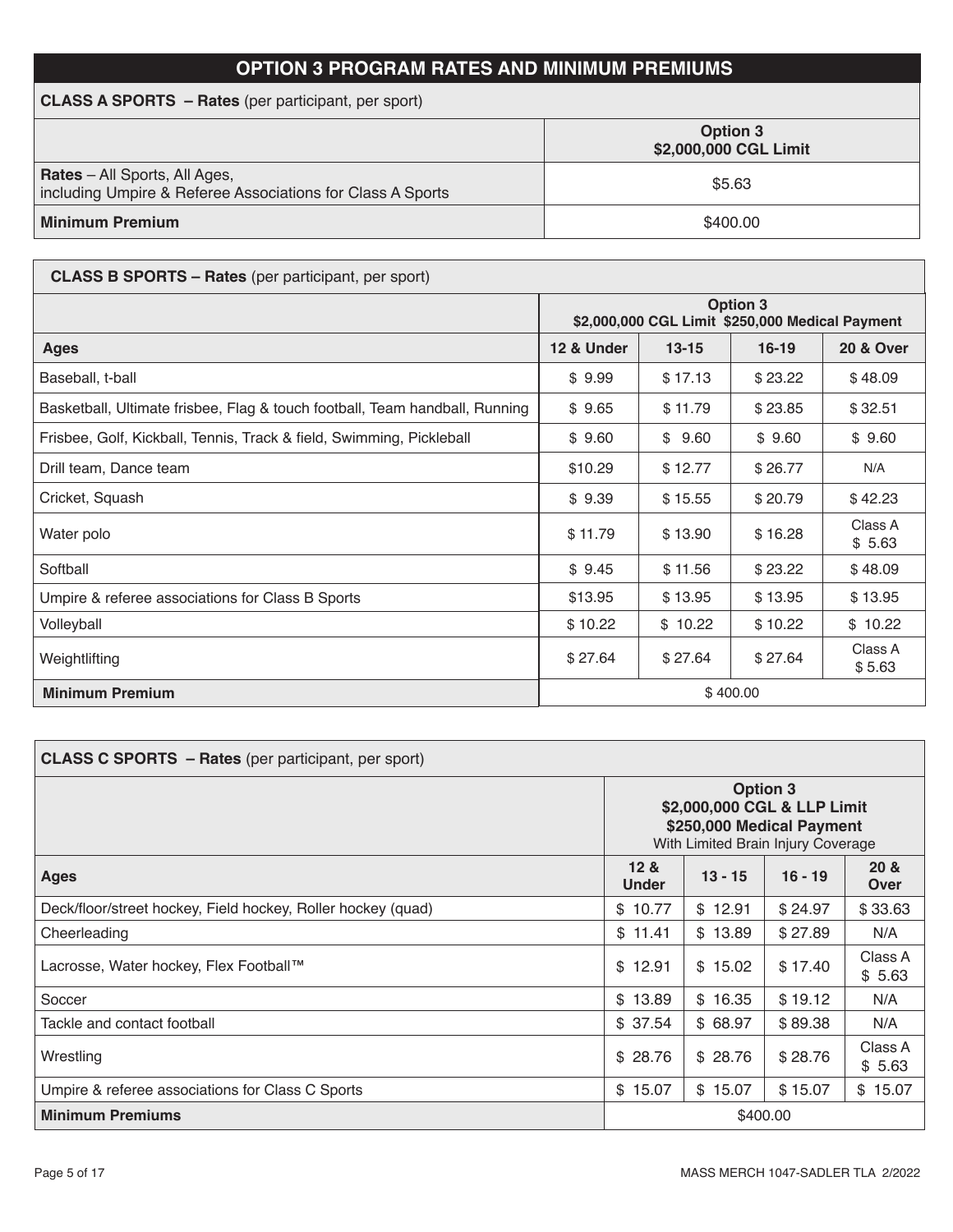## The following represent only some of the exclusions contained in this policy.

- 24-hour premises liability
- Abuse, molestation, harassment or sexual conduct
- All operations listed as ineligible
- Amusement devices (eg: rides, slides, inflatables, bungees, climbing walls, dunk tanks)
- Babysitting/child care services
- Carnivals/festivals
- Communicable disease
- **Concerts**
- Cryogenic chambers/therapy
- Events involving gambling (eg: bingo, casino nights, poker, Texas hold'em tournaments)
- Events where alcoholic beverages are furnished or served by you, your employees or your "volunteer workers"
- Fireworks
- Haunted attractions
- Non-rostered participants at tournaments hosted by the insured
- Operation, ownership or management of any athletic facility or field, other than while being used for covered activities
- Outside concessionaires and vendors in conjunction with your organization
- Sports events/activities involving participants in sports other than those reported and for whom a premium has been paid
- Transportation of participants
- Violation of statutes that govern e-mails, faxes, phone calls or other methods of sending materials or information

## **Hosted Tournament Coverage (available for Class B & Class C sports only)**

Hosted tournaments are those you organize and operate that include participants who are not members of your club or team. Coverage excludes non-rostered participants that participate in tournaments you host unless this optional coverage is purchased. The named insured and their rostered members are automatically covered for participation in tournaments conducted by others without purchasing this additional coverage. Please contact us for additional information on this available optional coverage.

## **Premises Liability for Sports Fields**

If you are a not-for-profit organization and you own, operate or are responsible for a sports field(s) on a 24 hour basis and do not rent, donate or lease the field(s) out to other organizations, this coverage provides you with premises liability for the field(s). The use of the field(s) can only be for those sports and age groups that you have purchased commercial general liability coverage for under the Amateur Sports RPG Insurance Program. Please contact us for additional information on this available optional coverage.

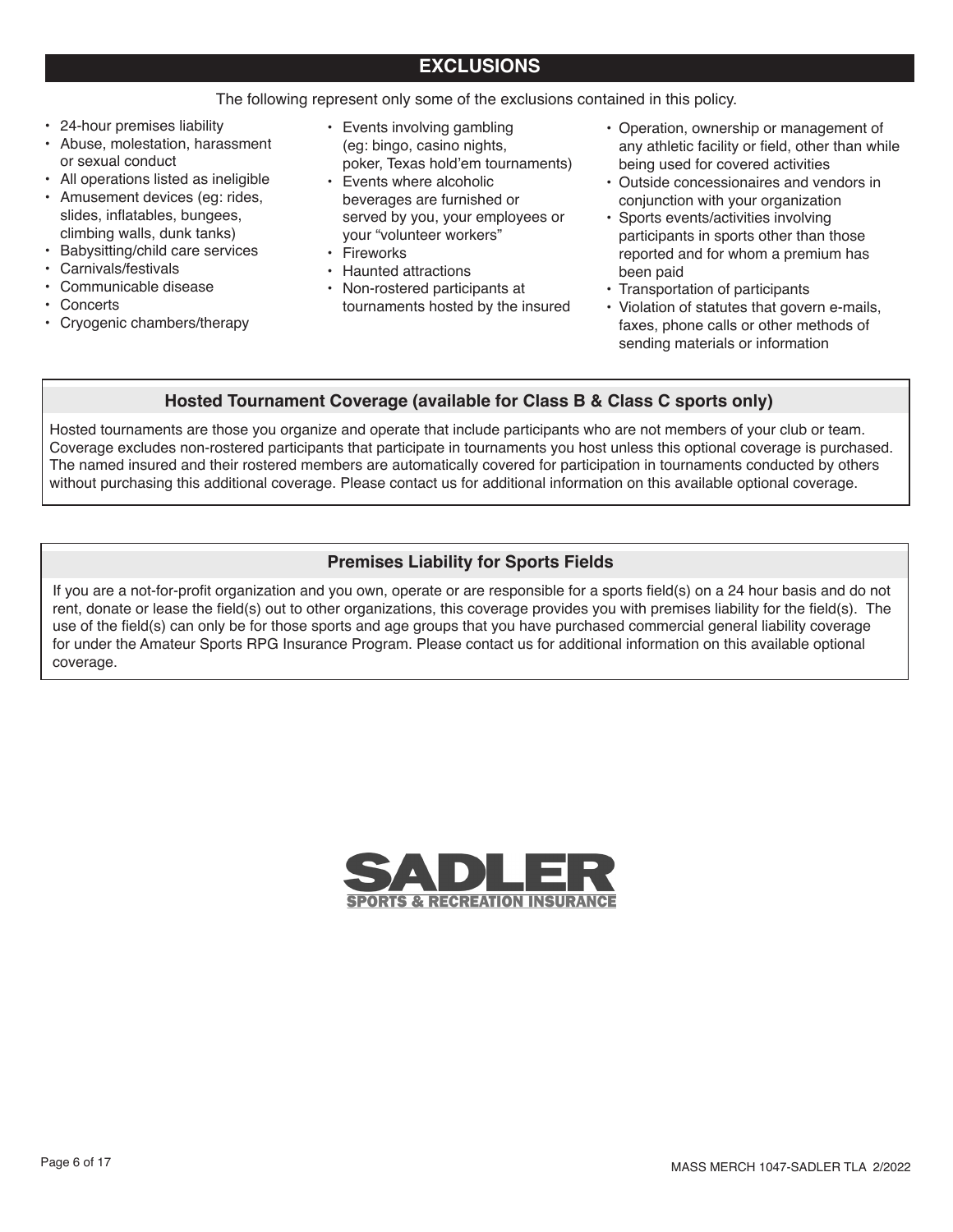# **FREQUENTLY ASKED QUESTIONS**

**1. When should we make our coverage effective?**

The effective date is the date you need your insurance to start. For many, this is the first day that your organization has try outs or practices. If you are renewing coverage with us, use the expiration date of your existing coverage. Coverage will be in effect for one year.

**2. Our organization has not had try outs and we are not sure how many participants we will have for each sport and age group, how should I report my number of participants?**

You will need to report the maximum number of participants for each age group and sport according to your projected rosters. You may add additional participants at any time by using the Amateur Sports Supplemental form.

**3. If a participant plays several sports in the organization, do we charge for each sport?**

Yes, the rate is based on a per participant for each sport and age group.

**4. Does this coverage follow the participants where ever they go to practice or play?**

Coverage will follow the reported participants as long as they are participating in covered, sponsored and/or supervised activities of the insured including tournaments hosted by other organizations. Coverage does not apply to the transportation of participants.

#### **5. Will I receive a policy after I submit the enrollment form?**

You will receive a certificate of insurance as proof of coverage. Coverage is offered exclusively through the Sports, Leisure and Entertainment Risk Purchasing Group (RPG). The RPG receives a master policy from the insurance company. Submission of this enrollment form confirms your desire to receive coverage through the RPG. Each member receives their own certificate of insurance as their evidence of coverage. The limits of insurance apply individually to each enrolled member–there are no shared limits of liability with any other members. A copy of the RPG master policy can be requested in writing to: Sadler & Company Inc., P.O. Box 5866, Columbia, SC 29250 or email: sport3@sadlersports.com

## **WAYS TO ENROLL FOR COVERAGE**



WEB For information and applications visit us on-line at **http://www.sadlersports.com**

# OR

Submit this enrollment form, with payment, to us.



# **HOW TO OBTAIN COVERAGE**

- 1. Remit the completed and signed enrollment form (page 8-17), and corresponding premium payment via mail to: **Sadler & Company, Inc., PO Box 5866 Fax: 1-803-256-4017 Columbia, SC 29250-5866 or Fax: 1-803-256-4017 or email: sport3@sadlersports.com**
- 2. You will be notified by Sadler and Company, Inc., if for any reason, your submission to this insurance program is declined or determined to be ineligible for coverage and your premium payment will be returned.
- 3. If Sadler & Company, Inc., needs additional information or if there are any problems with your submission, **an email will be sent to the email address provided on the application**.
- 4. If your enrollment is accepted, Sadler & Company, Inc. will issue your coverage documents and a verification of coverage **email** will be sent to the email address provided on the application.
- 5. Please allow 6 business days for processing we CANNOT rush your proof of coverage. If you need faster processing, apply online and you will have your coverage documents instantly.

This brochure is for illustrative purposes only and is not a contract of insurance. You must refer to the actual policy for complete information regarding coverage terms, conditions and exclusions as they may change from one coverage period to the next. You may request a copy of the full policy by submitting a written request to us.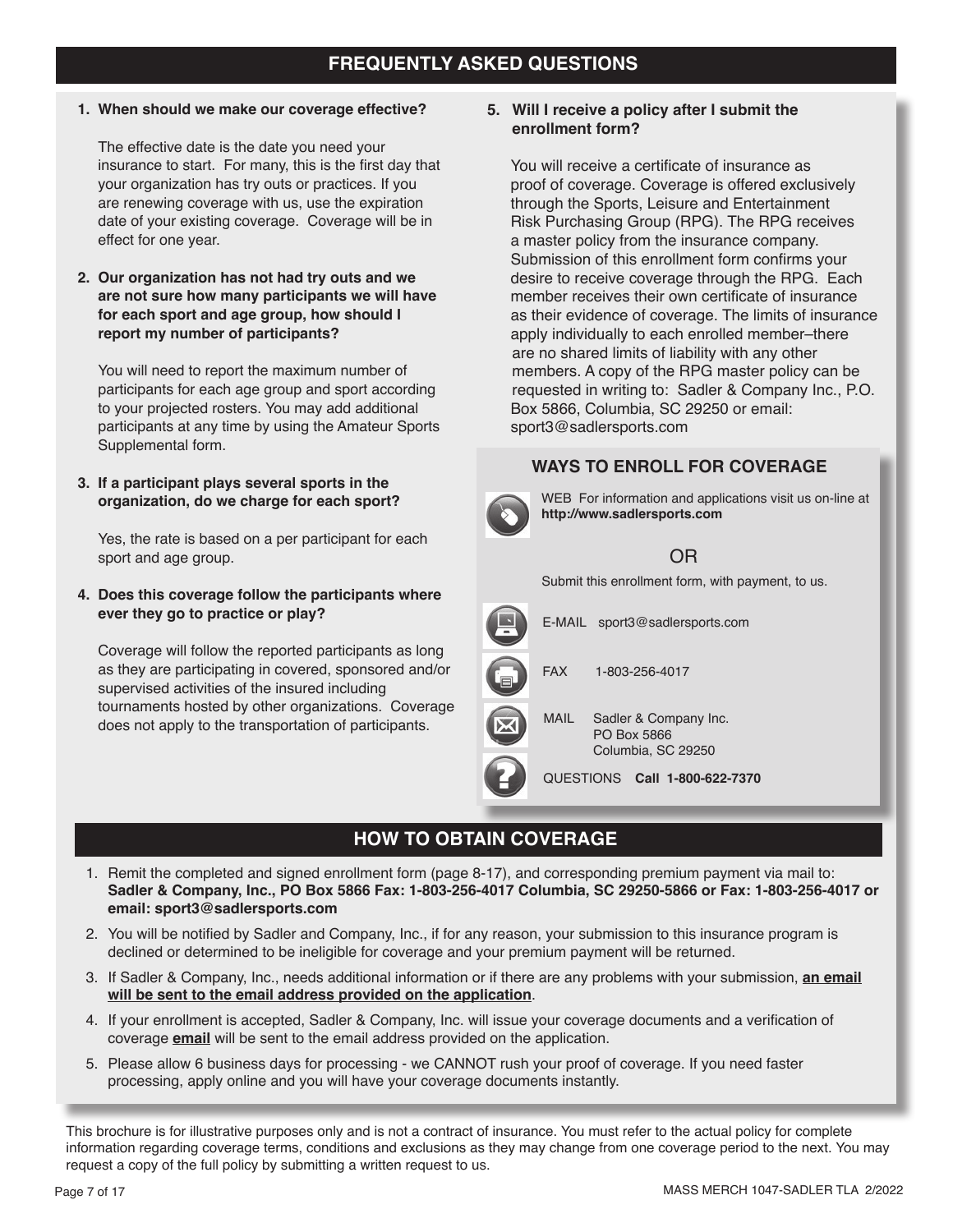

# **Enrollment Form - \$1,000,000 CGL Option Amateur Sports Teams, Leagues and Associations**

Valid for effective dates from 3/1/22 through 2/28/23

Completion of this enrollment form confirms your desire to obtain insurance through the Sports, Leisure and Entertainment Risk Purchasing Group. A risk purchasing group (RPG) provides group purchasing power for similar risks resulting in potential advantageous coverage terms, competitive rates, risk management bulletins, and rewards for favorable group loss experience. An RPG administration fee may be charged. The submission of this enrollment form and/or the acceptance of payment does not guarantee coverage. Certain operations are not eligible for coverage by this program. We reserve the right to decline any request for coverage.

## **TO AVOID PROCESSING DELAYS, PLEASE:**

- **1. Complete all sections (print legibly)**
- **2. Sign and date where required**
- **3. Remit completed enrollment form (pages 8 17) with payment**

|                               | $\bigcirc$ I am a new account                                              | $\bigcirc$ I am renewing my coverage                                                                                                                                                                                                                                                                                                                                                                                             |                |               |
|-------------------------------|----------------------------------------------------------------------------|----------------------------------------------------------------------------------------------------------------------------------------------------------------------------------------------------------------------------------------------------------------------------------------------------------------------------------------------------------------------------------------------------------------------------------|----------------|---------------|
| <b>GENERAL<br/>NFORMATION</b> | your personal name or DBA.                                                 | Note: This is the name that will appear on your Certificate of Insurance. If your company is a Sole Proprietorship, then this will be<br>Applicant is a: $\bigcirc$ Sole Proprietorship $\bigcirc$ Limited Liability Co. $\bigcirc$ Corporation $\bigcirc$ Partnership<br>(By listing an email address, you are giving us permission to contact you by email about your policy. Refer to page 15 of the application for          |                |               |
|                               | Electronic Disclosure and Consent)                                         |                                                                                                                                                                                                                                                                                                                                                                                                                                  |                |               |
|                               | policy).                                                                   | Coverage will begin the day after the completed enrollment form and premium are received and approved by<br>us, or on a later date you specify below. (If renewing coverage, please provide the expiration date of your current                                                                                                                                                                                                  |                |               |
|                               | 1. Form of business:                                                       | $\bigcirc$ Not-for-profit organization<br>$\bigcirc$ For-profit organization                                                                                                                                                                                                                                                                                                                                                     |                |               |
|                               | 2. Type of organization:                                                   |                                                                                                                                                                                                                                                                                                                                                                                                                                  |                |               |
| FORMATIO<br><b>BUSINESS</b>   | $\bigcirc$ Individual team<br>required and enforced)                       | $\bigcirc$ League or club (an entity organized to provide regulated competition for multiple teams participating in a specific sport)<br>○ Association (an entity, usually not-for-profit, that exists to further a particular sport, to protect the public interest and the<br>interests of the participants of that sport. A fee is typically charged to become a member and formal rules/regulations are usually              |                |               |
|                               | 3. Are you seeking coverage for all participants within your organization? |                                                                                                                                                                                                                                                                                                                                                                                                                                  | $\bigcirc$ Yes | $()$ No       |
|                               |                                                                            | 4. Do any of your teams include both youth athletes (Class B or Class C sports) and $\bigcirc$ Yes<br>adult athletes (Class A sports) participating together on the same team?<br>If yes, you must use the Class A rate for all participants when rating your premium. Class A coverage will apply.                                                                                                                              |                | $\bigcirc$ No |
|                               |                                                                            | Sadler & Company Inc. PO Box 5866, Columbia, SC 29250 Agent : John Sadler<br>(P) 800-622-7370 (F) 803-256-4017 Email: sport3@sadlersports.com<br>Sadler & Company of SC, Inc. - AR (License #254179) D/B/A Sadler Insurance Agency - CA (License #0B57651 John Sadler Insurance Services - MA<br>Sadler Agency - NY (PC - 532473 and LA - 532473) / Sadler Insurance Agency - OK / Sadler & Company, Inc. - TX (License #194495) |                |               |

Sadler and Company - VT (License #577)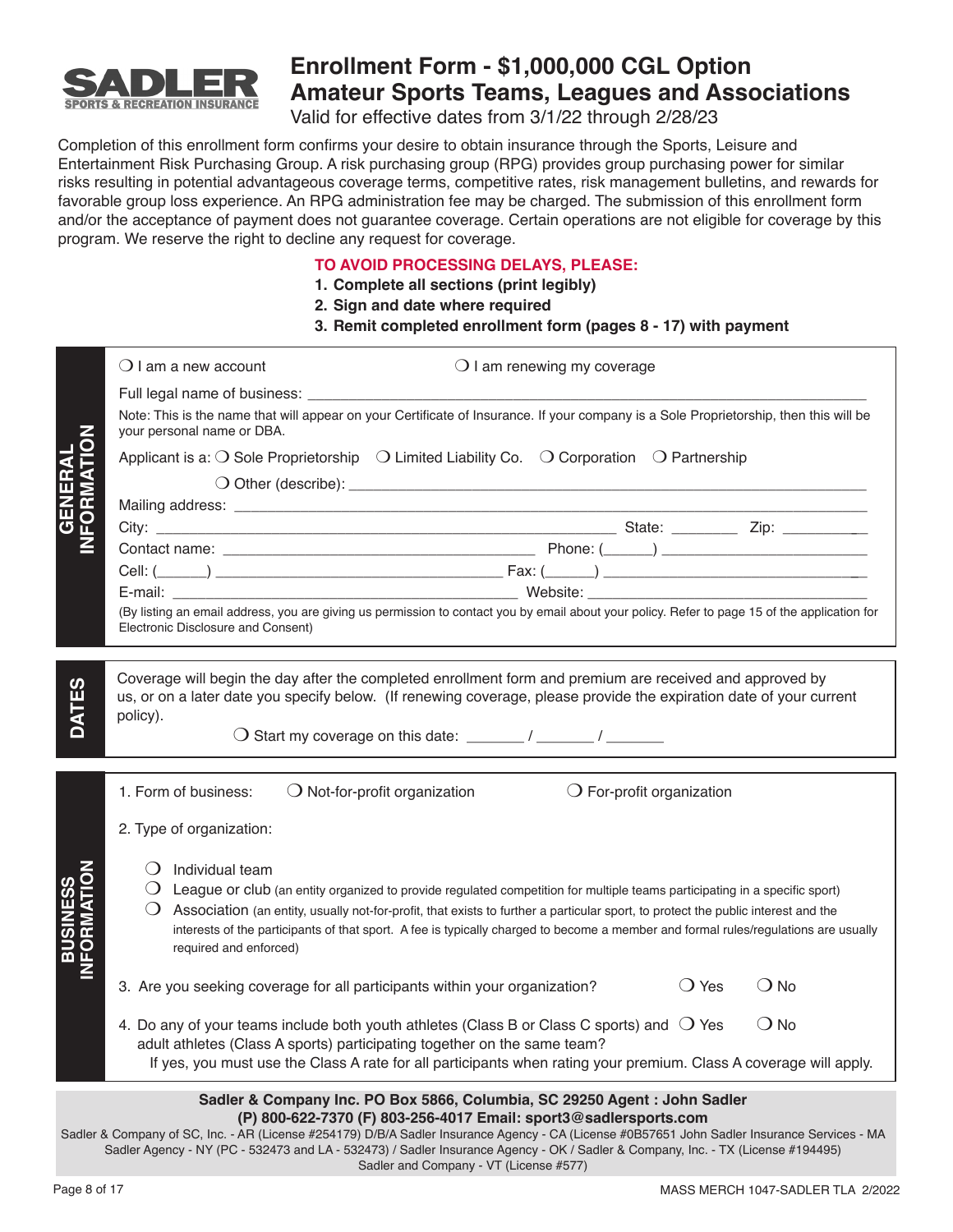|                                                                                                                                                                                                                                                                                                                                                                                                                                                                                                                                                                                                                              | 5. Are you a member of any of the following organizations? (check those that apply)<br>$\bigcirc$ No, we are not a member of any of these organizations                                                                                           |                                                  |                              |               |  |  |
|------------------------------------------------------------------------------------------------------------------------------------------------------------------------------------------------------------------------------------------------------------------------------------------------------------------------------------------------------------------------------------------------------------------------------------------------------------------------------------------------------------------------------------------------------------------------------------------------------------------------------|---------------------------------------------------------------------------------------------------------------------------------------------------------------------------------------------------------------------------------------------------|--------------------------------------------------|------------------------------|---------------|--|--|
|                                                                                                                                                                                                                                                                                                                                                                                                                                                                                                                                                                                                                              | ○ Babe Ruth/Cal Ripken Baseball                                                                                                                                                                                                                   | $\bigcirc$ Pop Warner                            |                              |               |  |  |
|                                                                                                                                                                                                                                                                                                                                                                                                                                                                                                                                                                                                                              | ○ Babe Ruth Softball                                                                                                                                                                                                                              | O U.S. Youth Soccer Association                  |                              |               |  |  |
|                                                                                                                                                                                                                                                                                                                                                                                                                                                                                                                                                                                                                              | $\bigcirc$ World Adult Kickball Association (WAKA.)                                                                                                                                                                                               | ◯ Soccer Association for Youth, USA (SAY Soccer) |                              |               |  |  |
|                                                                                                                                                                                                                                                                                                                                                                                                                                                                                                                                                                                                                              | 6. Is there any form of player compensation or prize money awarded for participation? $\bigcirc$ Yes $\bigcirc$ No                                                                                                                                |                                                  |                              |               |  |  |
|                                                                                                                                                                                                                                                                                                                                                                                                                                                                                                                                                                                                                              | 7. Are you a school sanctioned sports team or league?                                                                                                                                                                                             |                                                  | $\bigcirc$ Yes               | $\bigcirc$ No |  |  |
|                                                                                                                                                                                                                                                                                                                                                                                                                                                                                                                                                                                                                              | 8. Are you a gymnastics, martial arts, cheer or dance studio?                                                                                                                                                                                     |                                                  | $\bigcirc$ Yes               | $\bigcirc$ No |  |  |
|                                                                                                                                                                                                                                                                                                                                                                                                                                                                                                                                                                                                                              | 9. Are you a municipality or a park and recreation division?<br>(This program ONLY provides coverage for your municipality or parks and recreation division with<br>respect to those teams/leagues reported and approved.)                        | $\bigcirc$ Yes $\bigcirc$ No                     |                              |               |  |  |
|                                                                                                                                                                                                                                                                                                                                                                                                                                                                                                                                                                                                                              | 10. Are any of your activities held on private residential property?                                                                                                                                                                              |                                                  | $\bigcirc$ Yes $\bigcirc$ No |               |  |  |
|                                                                                                                                                                                                                                                                                                                                                                                                                                                                                                                                                                                                                              | 11. Does the named insured own or operate any pools?                                                                                                                                                                                              | $\bigcirc$ Yes $\bigcirc$ No                     |                              |               |  |  |
|                                                                                                                                                                                                                                                                                                                                                                                                                                                                                                                                                                                                                              | $\bigcirc$ Yes<br>○ No<br>12. Does the named insured own or have 24 hour responsibility of a facility or field?                                                                                                                                   |                                                  |                              |               |  |  |
|                                                                                                                                                                                                                                                                                                                                                                                                                                                                                                                                                                                                                              | The exposures/activities listed above may or may not be covered by this progam and any resulting claims could be denied. If you wish to<br>cover any of these activities, please contact us to determine if other coverage options are available. |                                                  |                              |               |  |  |
|                                                                                                                                                                                                                                                                                                                                                                                                                                                                                                                                                                                                                              | 13. If you suspect an athlete has a concussion, do you have an action plan that includes:                                                                                                                                                         |                                                  |                              |               |  |  |
|                                                                                                                                                                                                                                                                                                                                                                                                                                                                                                                                                                                                                              | a. Immediately removing the athlete from play or practice?<br>b. Keeping the athlete out of play or practice until they provide written clearance                                                                                                 |                                                  | $\bigcirc$ Yes               | $\bigcirc$ No |  |  |
|                                                                                                                                                                                                                                                                                                                                                                                                                                                                                                                                                                                                                              | from a licensed physician?                                                                                                                                                                                                                        |                                                  | $\bigcirc$ Yes               | $\bigcirc$ No |  |  |
|                                                                                                                                                                                                                                                                                                                                                                                                                                                                                                                                                                                                                              | 14. Does your operation involve tackle/contact football or Flex Football™?<br>If yes,                                                                                                                                                             |                                                  | $\bigcirc$ Yes               | $\bigcirc$ No |  |  |
| Do you maintain a system for your tackle/contact football or Flex Football™ activities that includes<br>communication (in written or electronic form) of education materials to participants, parents and<br>coaches about the nature of risk of concussions, including but not limited to information such as:<br>focusing on prevention and preparedness to keep athletes safe; understanding concussions and<br>potential consequences of the injury; recognizing concussion symptoms and how to respond; and<br>learning about steps for returning to play after a suspected concussion?<br>$\bigcirc$ Yes $\bigcirc$ No |                                                                                                                                                                                                                                                   |                                                  |                              |               |  |  |
|                                                                                                                                                                                                                                                                                                                                                                                                                                                                                                                                                                                                                              | NOTE: The Center for Disease Control and Prevention offers free information, as well as a free online<br>concussion training course on their website: www.cdc.gov/concussion/HeadsUp/youth.html                                                   |                                                  |                              |               |  |  |
|                                                                                                                                                                                                                                                                                                                                                                                                                                                                                                                                                                                                                              |                                                                                                                                                                                                                                                   |                                                  |                              |               |  |  |
|                                                                                                                                                                                                                                                                                                                                                                                                                                                                                                                                                                                                                              |                                                                                                                                                                                                                                                   |                                                  |                              |               |  |  |
|                                                                                                                                                                                                                                                                                                                                                                                                                                                                                                                                                                                                                              |                                                                                                                                                                                                                                                   |                                                  |                              |               |  |  |

**COSTS ARE 100% FULLY EARNED AND NON-REFUNDABLE/NON-TRANSFERRABLE ONCE COVERAGE BEGINS. COVERAGE IS CONTINGENT UPON RECEIPT OF PAYMENT AND A FULLY COMPLETED ENROLLMENT FORM. NO COVERAGE WILL BE DEEMED IN EFFECT UNTIL THE ACCURATE PAYMENT IS RECEIVED BY THE COMPANY OR THEIR REPRESENTATIVE. CANCELLATIONS/CHANGES CAN ONLY BE MADE BY THE NAMED INSURED.**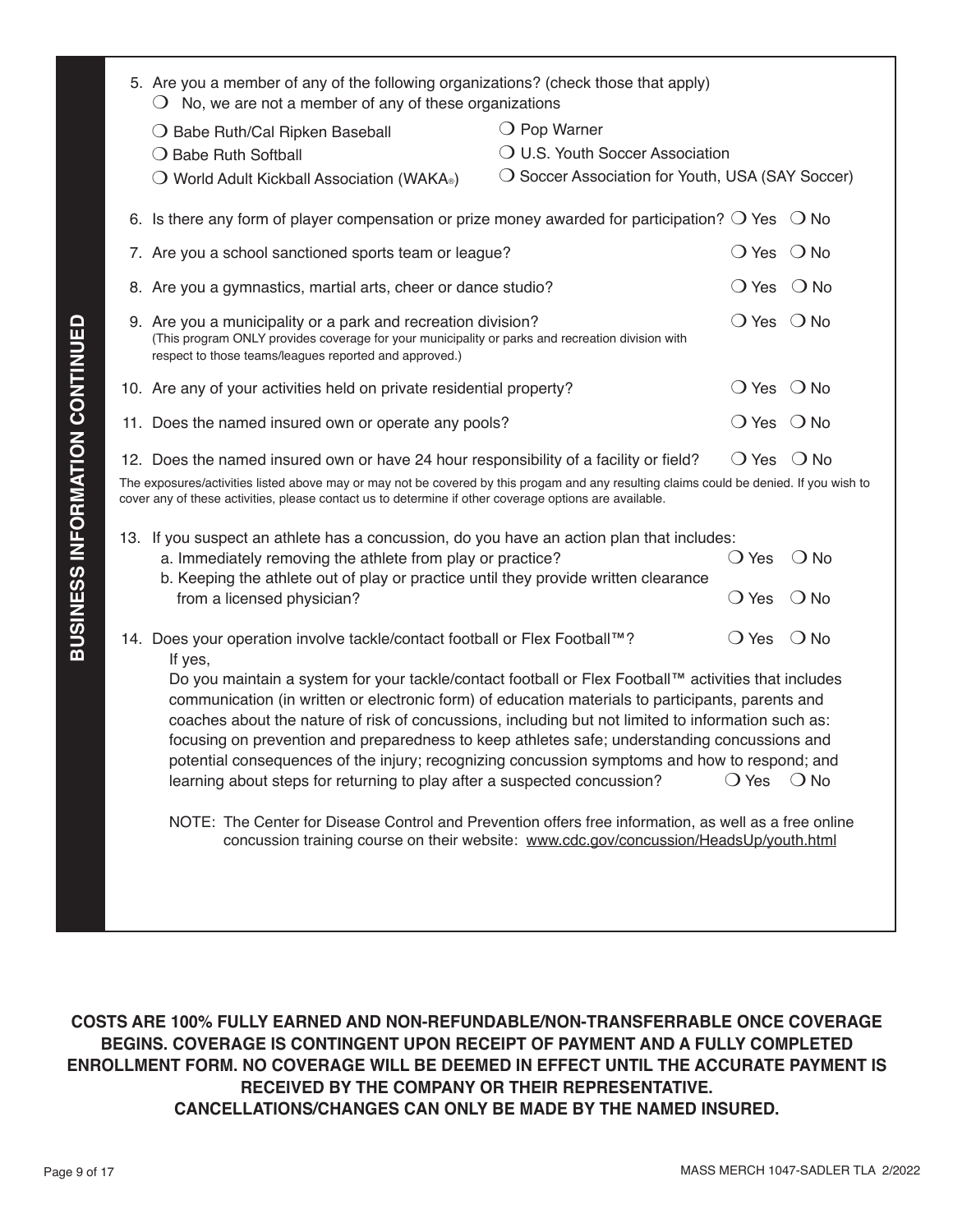# **OPTION 1 PROGRAM PREMIUM CALCULATION**

Premium is determined by applying the appropriate rate for the coverage option selected to each individual participant in each sport and age group, and is subject to the minimum premium. All participants are required to be reported and a roster may be requested as verification.

## **Please contact us or visit us online for different liability or Medical Payments for Participant limits and/or deductibles.**

| <b>CLASS A SPORTS - Rates</b> (per participant, all sports, all ages including<br>Umpire & Referee Associations for Class A sports) |            |           |           |                      |  |  |  |  |  |
|-------------------------------------------------------------------------------------------------------------------------------------|------------|-----------|-----------|----------------------|--|--|--|--|--|
| <b>CLASS B SPORTS - Rates (per participant, per sport)</b>                                                                          |            |           |           |                      |  |  |  |  |  |
| <b>Ages</b>                                                                                                                         | 12 & Under | $13 - 15$ | $16 - 19$ | <b>20 &amp; Over</b> |  |  |  |  |  |
| Baseball, t-ball                                                                                                                    | \$6.59     | \$10.97   | \$17.50   | \$31.97              |  |  |  |  |  |
| Basketball, Ultimate frisbee, Flag & touch football, Team handball, Running                                                         | \$6.34     | \$7.58    | \$15.85   | \$21.35              |  |  |  |  |  |
| Frisbee, Golf, Kickball, Tennis, Track & field, Swimming, Pickleball                                                                | \$<br>6.04 | \$6.04    | \$6.04    | \$6.04               |  |  |  |  |  |
| Drill team, Dance team                                                                                                              | \$6.76     | \$8.19    | \$17.78   | N/A                  |  |  |  |  |  |
| Cricket, Squash                                                                                                                     | \$6.20     | \$9.98    | \$15.61   | \$28.08              |  |  |  |  |  |
| Water polo                                                                                                                          | \$7.77     | \$ 8.93   | \$10.78   | Class A \$ 3.75      |  |  |  |  |  |
| Softball                                                                                                                            | \$6.23     | \$7.45    | \$17.50   | \$31.97              |  |  |  |  |  |
| Umpire/referee assoc. - Class B Sports                                                                                              | \$9.21     | \$9.21    | \$9.21    | \$9.21               |  |  |  |  |  |
| Volleyball                                                                                                                          | \$6.41     | \$6.41    | \$6.41    | \$6.41               |  |  |  |  |  |
| Weightlifting                                                                                                                       | \$17.90    | \$17.90   | \$17.90   | Class A \$ 3.75      |  |  |  |  |  |

## **CLASS C SPORTS – Rates** (per participant, per sport)

|                                                              | <b>Limited Brain Injury Coverage Option</b><br>refer to page 2 for details |            |            |                   |  |
|--------------------------------------------------------------|----------------------------------------------------------------------------|------------|------------|-------------------|--|
| <b>Ages</b>                                                  | 12 <sub>8</sub><br><b>Under</b>                                            | $16 - 19$  | 20 & Over  |                   |  |
| Deck/floor/street hockey, Field hockey, Roller hockey (quad) | \$<br>7.09                                                                 | \$<br>8.33 | \$16.60    | \$22.10           |  |
| Cheerleading                                                 | \$<br>7.51                                                                 | \$<br>8.94 | \$18.53    | N/A               |  |
| Lacrosse, Water hockey,<br>Flex Football™                    | \$8.52                                                                     | \$<br>9.68 | \$11.53    | Class A<br>\$3.75 |  |
| Soccer                                                       | \$9.16                                                                     | \$10.50    | \$12.66    | N/A               |  |
| Tackle and contact football                                  | \$24.95                                                                    | \$44.10    | \$58.91    | N/A               |  |
| Wrestling                                                    | \$18.65                                                                    | \$18.65    | \$18.65    | Class A<br>\$3.75 |  |
| Umpire/referee assoc. - Class C Sports                       | \$<br>9.96                                                                 | \$<br>9.96 | \$<br>9.96 | \$9.96            |  |

#### **Please select only one limit option to apply for all sports and age groups**

If you have Class A, Class B or Class C participants on the same team, you must use the Class A rate for all participants. Class A coverage will apply.

| <b>Sport</b>                                                                                 | <b>Class</b><br>A, B or C | <b>Exclude Brain</b><br><b>Injury Coverage?</b> | Age Group of<br>participants    | $#$ of<br>participants | X                         | Rate | =   | Premium |
|----------------------------------------------------------------------------------------------|---------------------------|-------------------------------------------------|---------------------------------|------------------------|---------------------------|------|-----|---------|
|                                                                                              |                           | Yes $\bigcirc$<br>$No$ $O$                      |                                 |                        | X                         | S.   | $=$ | \$      |
|                                                                                              |                           | $No$ $O$<br>Yes $\bigcirc$                      |                                 |                        | X                         | \$   | $=$ | \$      |
|                                                                                              |                           | $No$ $O$<br>Yes $\bigcirc$                      |                                 |                        | X                         | -\$  | $=$ | \$      |
| For Umpire and Referee Associations - complete only if you are an Umpire/Referee Association |                           |                                                 |                                 |                        |                           |      |     |         |
| List the sport you<br>umpire/referee                                                         | <b>Class</b><br>A, B or C | <b>Exclude Brain</b><br><b>Injury Coverage?</b> | Age group of<br>umpire/referees | # of members           | $\boldsymbol{\mathsf{x}}$ | Rate | =   | Premium |
|                                                                                              |                           | $No$ $O$<br>Yes $\bigcirc$                      |                                 |                        | X                         | \$   | $=$ | \$      |
| <b>Premium:</b> (add all lines above)                                                        |                           |                                                 |                                 |                        |                           |      | \$  |         |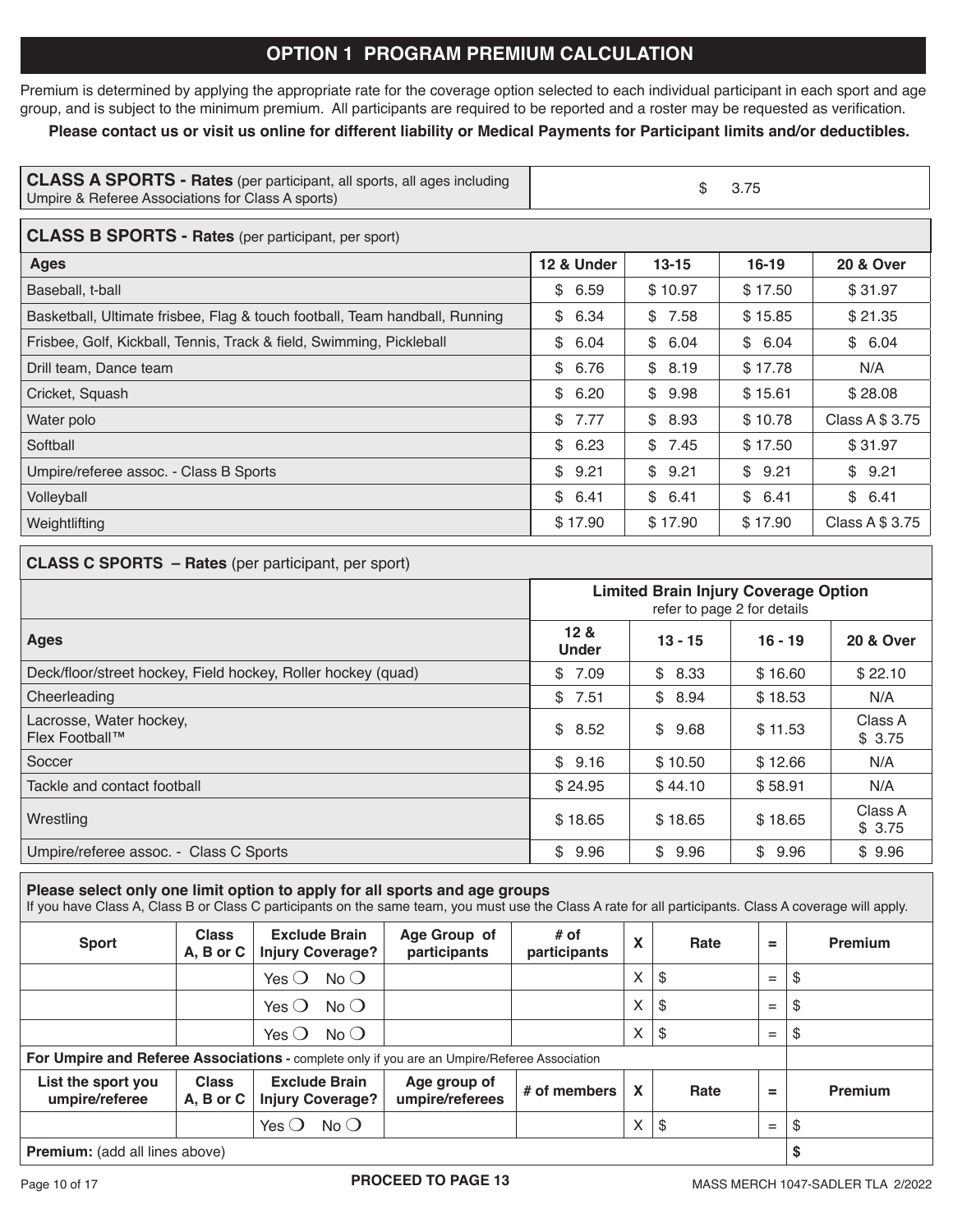# **OPTION 2 PROGRAM PREMIUM CALCULATION**

Premium is determined by applying the appropriate rate for the coverage option selected to each individual participant in each sport and age group, and is subject to the minimum premium. All participants are required to be reported and a roster may be requested as verification.

## **Please contact us or visit us online for different liability or Medical Payments for Participant limits and/or deductibles.**

| CLASS A SPORTS - Rates (per participant, all sports, all ages including<br>Umpire & Referee Associations for Class A sports) | 5.63 |
|------------------------------------------------------------------------------------------------------------------------------|------|
|                                                                                                                              |      |

| <b>CLASS B SPORTS - Rates</b> (per participant, per sport)                  |            |           |           |                       |  |  |  |  |
|-----------------------------------------------------------------------------|------------|-----------|-----------|-----------------------|--|--|--|--|
| <b>Ages</b>                                                                 | 12 & Under | $13 - 15$ | $16 - 19$ | <b>20 &amp; Over</b>  |  |  |  |  |
| Baseball, t-ball                                                            | \$9.24     | \$15.14   | \$20.26   | \$40.98               |  |  |  |  |
| Basketball, Ultimate frisbee, Flag & touch football, Team handball, Running | \$8.92     | \$10.74   | \$20.77   | \$27.67               |  |  |  |  |
| Frisbee, Golf, Kickball, Tennis, Track & field, Swimming, Pickleball        | \$8.51     | \$8.51    | \$8.51    | \$8.51                |  |  |  |  |
| Drill team, Dance team                                                      | \$9.44     | \$11.56   | \$23.19   | N/A                   |  |  |  |  |
| Cricket, Squash                                                             | \$9.05     | \$13.82   | \$18.25   | \$36.11               |  |  |  |  |
| Water polo                                                                  | \$11.14    | \$13.09   | \$14.47   | Class A \$5.63        |  |  |  |  |
| Softball                                                                    | \$8.75     | \$10.53   | \$20.26   | \$40.98               |  |  |  |  |
| Umpire/referee assoc. - Class B Sports                                      | \$12.28    | \$12.28   | \$12.28   | \$12.28               |  |  |  |  |
| Volleyball                                                                  | \$8.98     | \$8.98    | \$8.98    | \$8.98                |  |  |  |  |
| Weightlifting                                                               | \$23.94    | \$23.94   | \$23.94   | <b>Class A \$5.63</b> |  |  |  |  |

## **CLASS C SPORTS – Rates** (per participant, per sport)

|                                                              | <b>Limited Brain Injury Coverage Option</b><br>refer to page 2 for details |           |                      |                |  |  |
|--------------------------------------------------------------|----------------------------------------------------------------------------|-----------|----------------------|----------------|--|--|
| <b>Ages</b>                                                  | 12 <sub>8</sub><br><b>Under</b>                                            | $16 - 19$ | <b>20 &amp; Over</b> |                |  |  |
| Deck/floor/street hockey, Field hockey, Roller hockey (quad) | \$10.04                                                                    | \$11.86   | \$21.89              | \$28.79        |  |  |
| Cheerleading                                                 | \$10.56                                                                    | \$12.68   | \$24.31              | N/A            |  |  |
| Lacrosse, Water hockey,<br>Flex Football™                    | \$12.26                                                                    | \$14.21   | \$15.59              | Class A \$5.63 |  |  |
| Soccer                                                       | \$13.14                                                                    | \$15.40   | \$17.01              | N/A            |  |  |
| Tackle and contact football                                  | \$33.44                                                                    | \$59.67   | \$76.67              | N/A            |  |  |
| Wrestling                                                    | \$25.06                                                                    | \$25.06   | \$25.06              | Class A \$5.63 |  |  |
| Umpire/referee assoc. - Class C Sports                       | \$13.40                                                                    | \$13.40   | \$13.40              | \$13.40        |  |  |

## **Please select only one limit option to apply for all sports and age groups**

If you have Class A, Class B or Class C participants on the same team, you must use the Class A rate for all participants. Class A coverage will apply.

| <b>Sport</b>                                                                                 | <b>Class</b><br>A, B or C     | <b>Exclude Brain</b><br><b>Injury Coverage?</b> | Age Group of<br>participants    | # of<br>participants | X | Rate | =   | Premium |
|----------------------------------------------------------------------------------------------|-------------------------------|-------------------------------------------------|---------------------------------|----------------------|---|------|-----|---------|
|                                                                                              |                               | Yes $\bigcirc$<br>$No$ $O$                      |                                 |                      | X | \$   | $=$ | \$      |
|                                                                                              |                               | $No$ $O$<br>Yes $\bigcirc$                      |                                 |                      | X | \$   | $=$ | \$      |
|                                                                                              |                               | $No$ $O$<br>Yes $\bigcirc$                      |                                 |                      | X | \$   | $=$ | \$      |
| For Umpire and Referee Associations - complete only if you are an Umpire/Referee Association |                               |                                                 |                                 |                      |   |      |     |         |
| List the sport you<br>umpire/referee                                                         | <b>Class</b><br>$A, B$ or $C$ | <b>Exclude Brain</b><br><b>Injury Coverage?</b> | Age group of<br>umpire/referees | # of members         | X | Rate | =   | Premium |
|                                                                                              |                               | $No$ $\bigcirc$<br>Yes $\bigcirc$               |                                 |                      | X | \$   | $=$ | \$      |
| <b>Premium:</b> (add all lines above)                                                        |                               |                                                 |                                 |                      |   |      | \$  |         |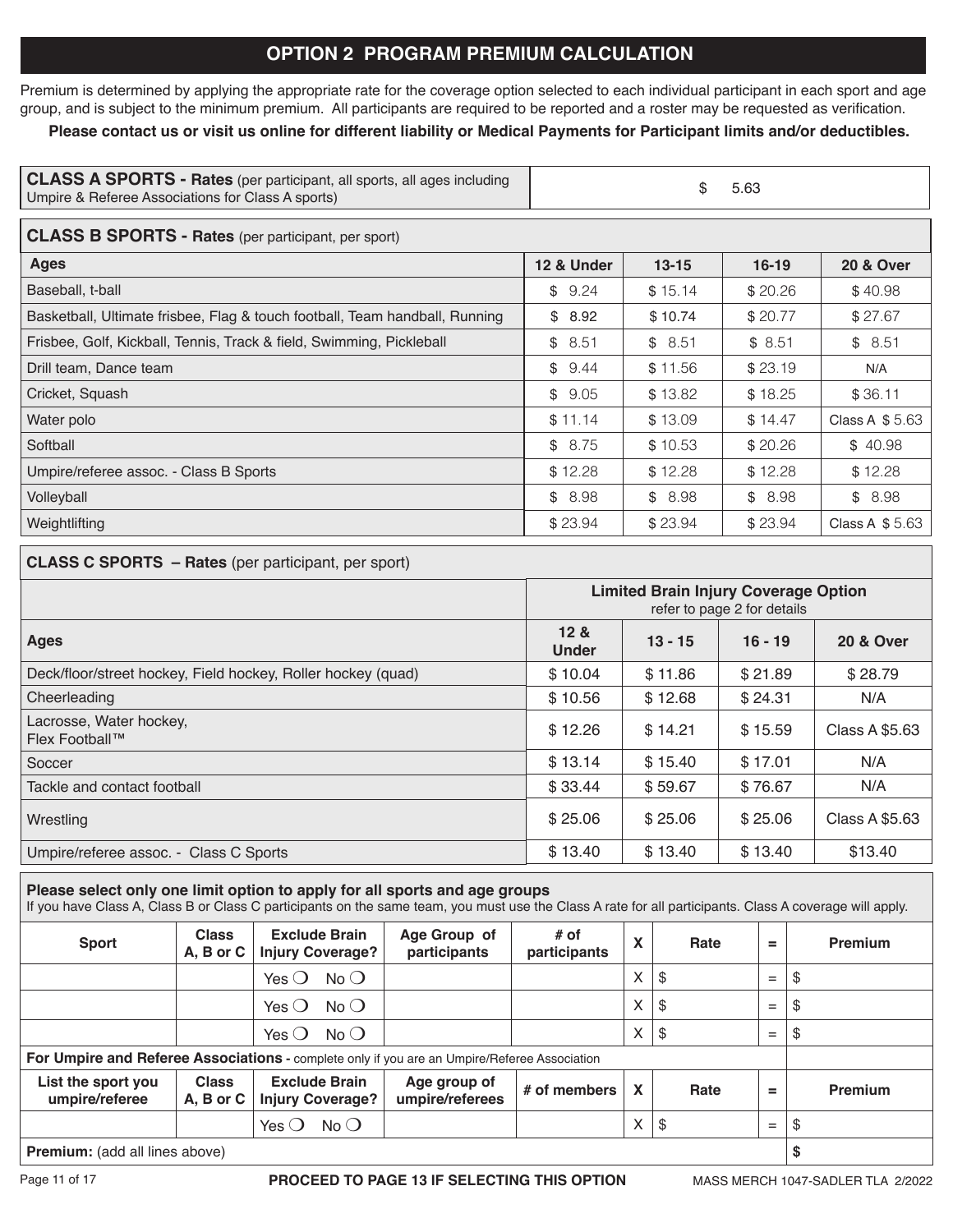# **OPTION 3 PROGRAM PREMIUM CALCULATION**

Premium is determined by applying the appropriate rate for the coverage option selected to each individual participant in each sport and age group, and is subject to the minimum premium. All participants are required to be reported and a roster may be requested as verification.

## **Please contact us or visit us online for different liability or Medical Payments for Participant limits and/or deductibles.**

| <b>CLASS A SPORTS - Rates</b> (per participant, all sports, all ages including<br>Umpire & Referee Associations for Class A sports) | \$<br>5.63 |           |           |                      |  |  |  |  |  |
|-------------------------------------------------------------------------------------------------------------------------------------|------------|-----------|-----------|----------------------|--|--|--|--|--|
| <b>CLASS B SPORTS - Rates (per participant, per sport)</b>                                                                          |            |           |           |                      |  |  |  |  |  |
| <b>Ages</b>                                                                                                                         | 12 & Under | $13 - 15$ | $16 - 19$ | <b>20 &amp; Over</b> |  |  |  |  |  |
| Baseball, t-ball                                                                                                                    | \$9.99     | \$17.13   | \$23.22   | \$48.09              |  |  |  |  |  |
| Basketball, Ultimate frisbee, Flag & touch football, Team handball, Running                                                         | \$9.65     | \$11.79   | \$23.85   | \$32.51              |  |  |  |  |  |
| Frisbee, Golf, Kickball, Tennis, Track & field, Swimming, Pickleball                                                                | 9.60<br>\$ | \$9.60    | \$9.60    | \$9.60               |  |  |  |  |  |
| Drill team, Dance team                                                                                                              | \$10.29    | \$12.77   | \$26.77   | N/A                  |  |  |  |  |  |
| Cricket, Squash                                                                                                                     | \$9.39     | \$15.55   | \$20.79   | \$42.23              |  |  |  |  |  |
| Water polo                                                                                                                          | \$11.79    | \$13.90   | \$16.28   | Class A \$ 5.63      |  |  |  |  |  |
| Softball                                                                                                                            | \$9.45     | \$11.56   | \$23.22   | \$48.09              |  |  |  |  |  |
| Umpire/referee assoc. - Class B Sports                                                                                              | \$13.95    | \$13.95   | \$13.95   | \$13.95              |  |  |  |  |  |
| Volleyball                                                                                                                          | \$10.22    | \$10.22   | \$10.22   | \$10.22              |  |  |  |  |  |
| Weightlifting                                                                                                                       | \$27.64    | \$27.64   | \$27.64   | Class A \$ 5.63      |  |  |  |  |  |

#### **CLASS C SPORTS – Rates** (per participant, per sport)

|                                                              | <b>Limited Brain Injury Coverage Option</b><br>refer to page 2 for details |           |           |                 |  |  |
|--------------------------------------------------------------|----------------------------------------------------------------------------|-----------|-----------|-----------------|--|--|
| <b>Ages</b>                                                  | 12 <sub>8</sub><br><b>Under</b>                                            | $13 - 15$ | $16 - 19$ | 20 & Over       |  |  |
| Deck/floor/street hockey, Field hockey, Roller hockey (quad) | \$10.77                                                                    | \$12.91   | \$24.97   | \$33.63         |  |  |
| Cheerleading                                                 | \$11.41                                                                    | \$13.89   | \$27.89   | N/A             |  |  |
| Lacrosse, Water hockey,<br>Flex Football™                    | \$12.91                                                                    | \$15.02   | \$17.40   | Class A $$5.63$ |  |  |
| Soccer                                                       | \$13.89                                                                    | \$16.35   | \$19.12   | N/A             |  |  |
| Tackle and contact football                                  | \$37.54                                                                    | \$68.97   | \$89.38   | N/A             |  |  |
| Wrestling                                                    | \$28.76                                                                    | \$28.76   | \$28.76   | Class A \$5.63  |  |  |
| Umpire/referee assoc. - Class C Sports                       | \$15.07                                                                    | \$15.07   | \$15.07   | \$15.07         |  |  |

#### **Please select only one limit option to apply for all sports and age groups**

If you have Class A, Class B or Class C participants on the same team, you must use the Class A rate for all participants. Class A coverage will apply.

| <b>Sport</b>                                                                                 | <b>Class</b><br>$A, B$ or $C$ | <b>Exclude Brain</b><br><b>Injury Coverage?</b> | Age Group of<br>participants    | $#$ of<br>participants | X                         | Rate | =   | Premium |
|----------------------------------------------------------------------------------------------|-------------------------------|-------------------------------------------------|---------------------------------|------------------------|---------------------------|------|-----|---------|
|                                                                                              |                               | $No$ $O$<br>Yes $\bigcirc$                      |                                 |                        | X                         | \$   | $=$ | \$      |
|                                                                                              |                               | $No$ $O$<br>Yes $\bigcirc$                      |                                 |                        | X                         | \$   | $=$ | \$      |
|                                                                                              |                               | No O<br>Yes $\bigcirc$                          |                                 |                        | X                         | \$   | $=$ | \$      |
| For Umpire and Referee Associations - complete only if you are an Umpire/Referee Association |                               |                                                 |                                 |                        |                           |      |     |         |
| List the sport you<br>umpire/referee                                                         | <b>Class</b><br>$A, B$ or $C$ | <b>Exclude Brain</b><br><b>Injury Coverage?</b> | Age group of<br>umpire/referees | $#$ of members         | $\boldsymbol{\mathsf{X}}$ | Rate | =   | Premium |
|                                                                                              |                               | No<br>Yes $\bigcirc$                            |                                 |                        | X                         | \$   | $=$ | \$      |
| Dramium: (add all linear should be                                                           |                               |                                                 |                                 |                        | ¢                         |      |     |         |

**Premium:** (add all lines above) **\$**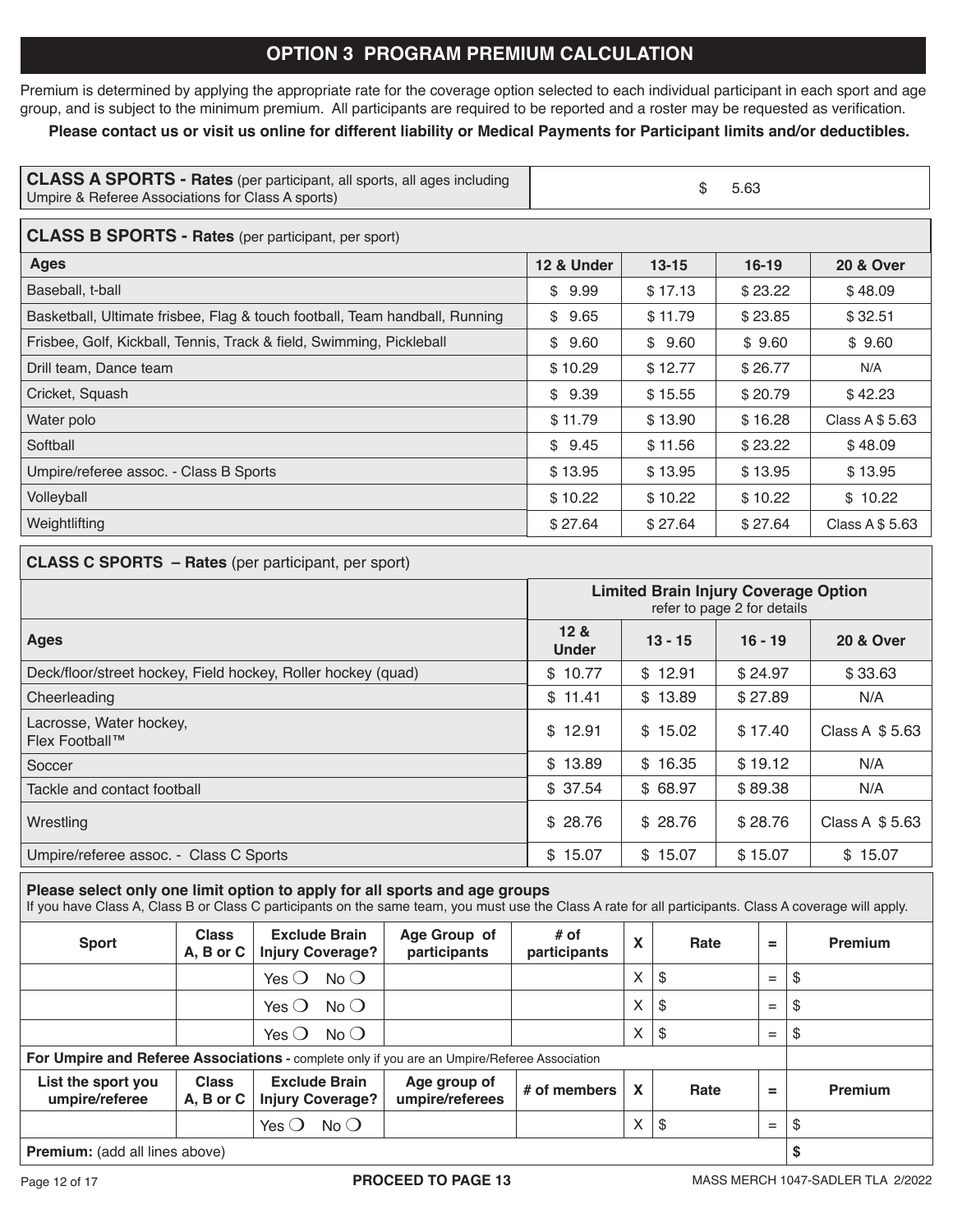|      | Total Program Premium: (from page 10 or 11 or 12)                                                                                                                                                                                                                                                                                                               | \$                      |     |  |  |
|------|-----------------------------------------------------------------------------------------------------------------------------------------------------------------------------------------------------------------------------------------------------------------------------------------------------------------------------------------------------------------|-------------------------|-----|--|--|
|      | <b>Minimum Premium:</b> (\$300.00 for Option 1, or \$400.00 for Option 2 and Option 3)                                                                                                                                                                                                                                                                          | \$                      |     |  |  |
| COS' | <b>Total Program Premium Due:</b> If the total calculated program premium is less than the<br>minimum premium, the total program premium due is the minimum premium                                                                                                                                                                                             | \$                      | (A) |  |  |
|      | Risk Purchasing Group Administration Fee (required)                                                                                                                                                                                                                                                                                                             | $\mathbb{S}^-$<br>15.00 | (B) |  |  |
|      | <b>Total Cost Due</b> (add $A + B$ )                                                                                                                                                                                                                                                                                                                            | \$                      |     |  |  |
|      |                                                                                                                                                                                                                                                                                                                                                                 |                         |     |  |  |
|      | Once your enrollment form is approved, you will receive a Certificate of Insurance as evidence that coverage is bound.<br>Complete this section if you require additional certificates listing a facility, property owner or similar third-party<br>as an additional insured on your policy. Provide a separate request for each additional certificate needed. |                         |     |  |  |

| Note: Please request all additional insureds needed for this policy term. Additional insureds from the expiring policy term will |  |
|----------------------------------------------------------------------------------------------------------------------------------|--|
| not be automatically renewed.                                                                                                    |  |

**1. When is this certificate needed? :** \_\_\_\_\_/\_\_\_\_\_/\_\_\_\_\_

- 2. This certificate is for:  $\bigcirc$  General Liability Coverage  $\bigcirc$  Equipment & Contents/Inland Marine Coverage (if applicable)
	- $\bigcirc$  Hosted Tournament Coverage  $\bigcirc$  Premises Liability for Sports Fields Coverage

#### 3. What is the additional insured's relationship to you?

- $\bigcirc$  Owner/manager/lessor of premises (facility or venue)  $\bigcirc$  Sponsor  $\bigcirc$  Co-promoter
- $\bigcirc$  Lessor of equipment/contents (liability)  $\bigcirc$  Loss Payee (equipment/contents)
- m Other (please identify/explain): \_\_\_\_\_\_\_\_\_\_\_\_\_\_\_\_\_\_\_\_\_\_\_\_\_\_\_\_\_\_\_\_\_\_\_\_\_\_\_\_\_\_\_\_\_\_\_\_\_\_\_\_\_\_\_\_\_\_\_\_\_
- $\bigcirc$  Sports Governing Body

NOTE: The certificate holder will automatically be an Additional Insured for an Owner/manager/lessor, Sponsor or Co-Promoter relationship

4. Certificate holder/additional insured name:

|                                                                                                     | 5. Does the certificate holder/additional insured require any special wording or endorsements? $\bigcirc$ Yes $\bigcirc$ No |
|-----------------------------------------------------------------------------------------------------|-----------------------------------------------------------------------------------------------------------------------------|
| If yes, check all that apply: $\bigcirc$ CG2026 $\bigcirc$ Primary $\bigcirc$ Waiver of subrogation |                                                                                                                             |
|                                                                                                     |                                                                                                                             |
|                                                                                                     | NOTE: If you are not sure, please attach a copy of the insurance requirements/instructions you've received                  |

**E: If you are not sure, please attach a copy of the insurance requirements/instructions you've received.** 

#### **If applicable:**

**CERTIFICATE REQUESTS**

**CERTIFICATE REQUESTS** 

|                    | Hours of event/activity: ___________<br>A.M./P.M. to A.M./P.M.                                                 |
|--------------------|----------------------------------------------------------------------------------------------------------------|
|                    | Type of event/activity: Name of event/activity: Name of event in the set of event in the set of event in the s |
|                    |                                                                                                                |
| 7. For Loss Payee: |                                                                                                                |

**The most common delay in certificate processing is caused by providing partial or incorrect name and/or instructions. Please check your request carefully before submitting.**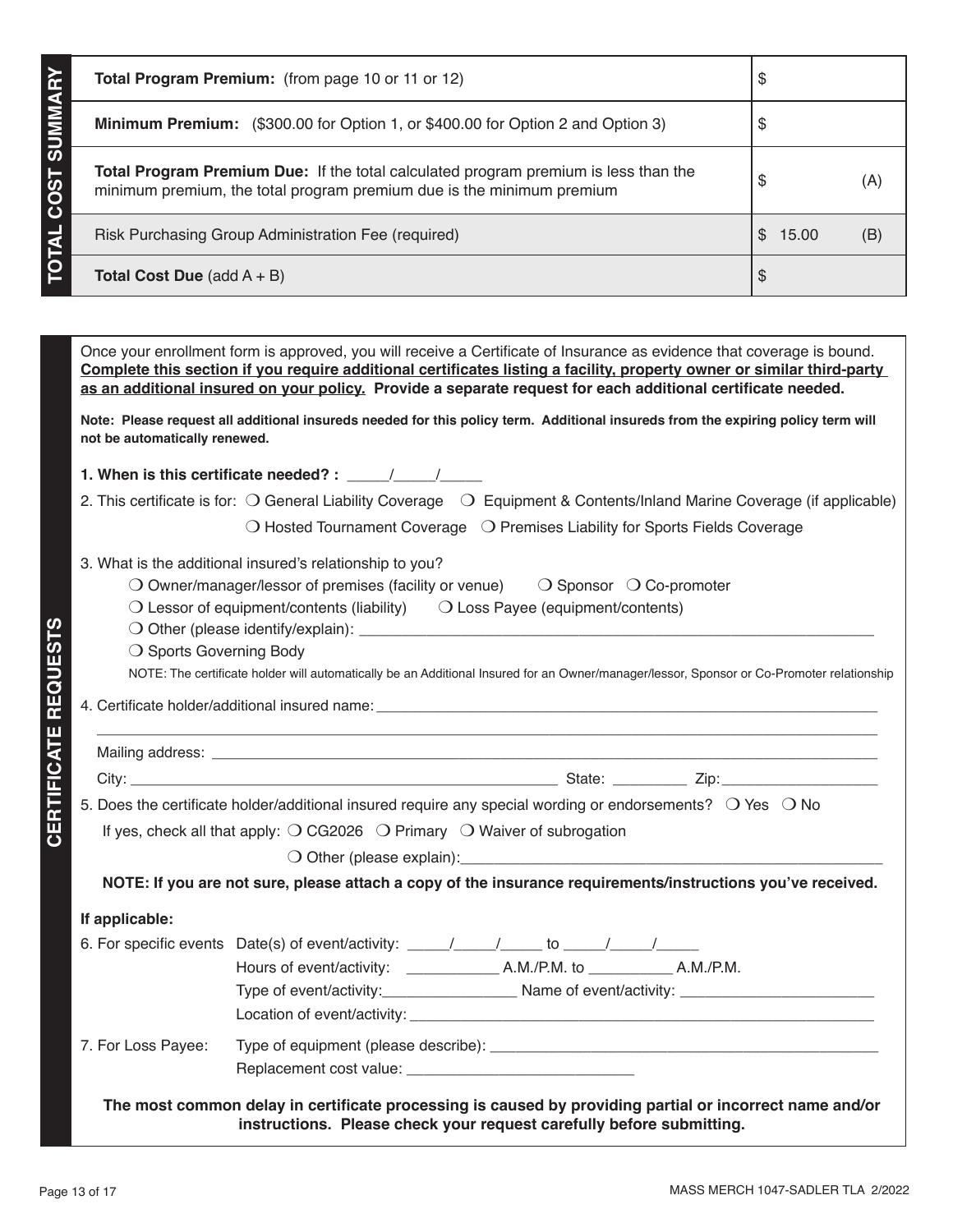The following exclusions are contained in the commercial general liability coverage provided by this program. 24-hour premises liability (unless optional coverage is purchased for sports fields); Abuse, molestation, harassment or sexual conduct; Aircraft/hot air balloon; Airport; Amusement devices (The ownership, operation, maintenance or use of: any mechanical or non-mechanical ride, slide, or water slide, any inflatable recreational device, any bungee operation or equipment, any vertical device or equipment used for climbing-either permanently affixed or temporarily erected, or dunk tank. Amusement devices do not include any video or computer games or any device that is specifically designed for the training or instruction of the activity for which you are enrolled.); Animals (injury or death to, or injury, death or property damage caused by any animal owned, rented or hired by you); Asbestos; Athletic or sports participants in: Box lacrosse, Broomball, Diving, Dodgeball, Gymnastics, Hurling, Ice hockey, Inline hockey, Inline skating (speed), Flex Football™ (age 20 & over), Judo, Karate, Lacrosse (age 20 & over), Martial arts, Powerlifting (age 20 & over), Ringette, Roller hockey (inline), Taekwondo, Takraw, Umpire/referee association for Class A Sports, Water hockey (age 20 & over), Water polo (age 20 & over), Weightlifting (age 20 & over), Wrestling (age 20 & over); Babysitting/child care services; Carnivals/festivals; Cheer and dance studios; Commercial general liability standard exclusions (CG0001 04/13 edition); Communicable disease; Concerts; Cryogenic chambers/therapy; Employment-related practices; Events involving gambling (eg: bingo, casino nights, poker, Texas hold'em tournaments); Events where alcoholic beverages are furnished or served by you, your employees or your "volunteer workers"; Fireworks; Fungi or bacteria; Gymnastics studios; Haunted attractions; Intercollegiate & Interscholastic teams, leagues and associations; Lead; Martial arts studios; Non-rostered participants at tournaments hosted by the enrolled member (unless optional coverage is purchased); Nuclear energy liability; Operation, ownership or management of any athletic facility or field, other than while being used for covered activities; Operations of independent concessionaires/vendors in conjunction with your organization; Performers; Rodeos; Saddle animals; Snowmobile; Sports events/activities involving participants in sports other than those reported and for whom premium has been paid; Transportation of athletes/participants; Violation of statutes that govern e-mails, faxes, phone calls or other methods of sending materials or information; Those operations listed as ineligible: Adventure races, Aerobic exercise, Bandy, Biathlon, BMX/stunt cycling, Boating activities/sports, Bobsled, Body boarding, Boxing, Canoe, Cheerleading (age 20 & over), Climbing, Cycling, Dance team (age 20 & over), Drill team/majorette (age 20 & over), Equestrian, Fitness – aerobics and exercise, Hammer throw, Hang gliding, Hostelling, Inline (extreme/stunt/aggressive/free-style) skating, Jai alai, Javelin, Kayaking, Kite surfing, Luge (street), Marathon, Mixed martial arts; Modern pentathlon, Mountain biking and/or hiking, Mountain boarding, Open water fishing, Open water activities/sports, Orienteering, Outrigging, Parachute, Parasailing, Physical fitness, Physique (Pose) performance, Polo (horse), Rafting, Rodeo, Roller derby, Rowing/Crew, Rugby, Sailing, Scuba diving, Shooting sports and/or hunting, Skateboarding, Skiing (snow or water), Sky diving, Sky surfing, Sled/Crew dog racing, Snorkeling, Snow boarding, Snow surfing, Soccer (age 20 & over), Sports parachuting, Strength and conditioning, Streetball, Surfing (including boogie boards), Tackle and contact football (age 20 & over), Trampoline, Trapeze, Triathlon, Umpire/Referee associations involved with any ineligible sports operations; Unicycling, Wake boarding, Wind surfing, Wrestling (professional), Yachting

## **COSTS ARE 100% FULLY EARNED AND NON-REFUNDABLE/NON-TRANSFERRABLE ONCE COVERAGE BEGINS.**

## **COVERAGE IS CONTINGENT UPON RECEIPT OF PAYMENT AND A FULLY COMPLETED ENROLLMENT FORM.**

## **NO COVERAGE WILL BE DEEMED IN EFFECT UNTIL THE ACCURATE PAYMENT IS RECEIVED BY THE COMPANY OR THEIR REPRESENTATIVE.**

## **CANCELLATIONS/CHANGES CAN ONLY BE MADE BY THE NAMED INSURED.**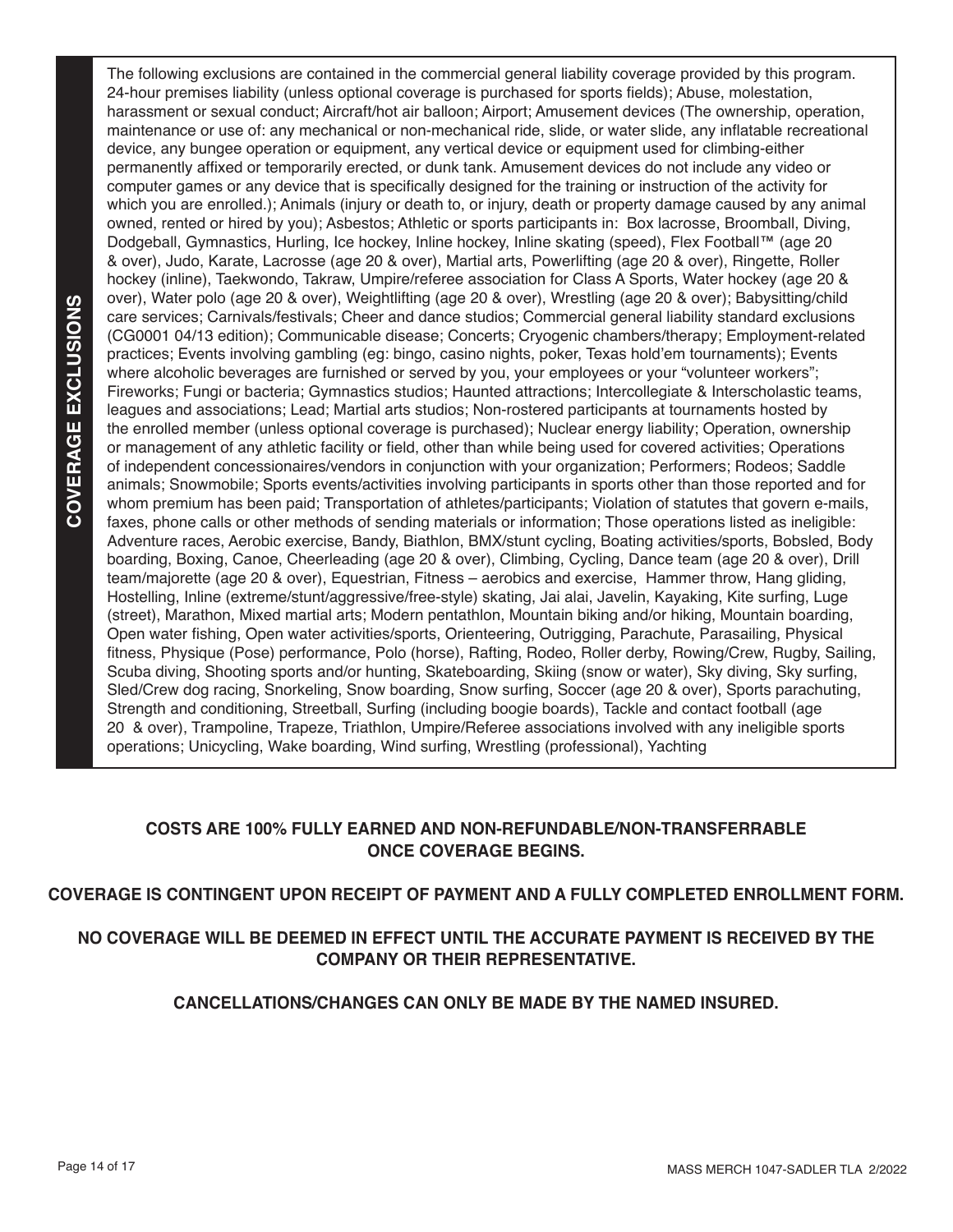# **Electronic Disclosure and Consent & Warranty PLEASE READ, COMPLETE #9 BELOW, AND SIGN ON PAGE 16**

## **Electronic Signature Disclosure and Consent**

The Electronic Signatures in Global and National Commerce Act (15 U.S.C. § 7001, et seq.) provides that a signature, contract or other record may not be denied legal effect, validity or enforceability solely because it is in electronic form or because an electronic signature was used in a transaction.

Sadler & Company, Inc. (Sadler), whether on its own behalf, and/or on behalf of an insurer and/or third parties, may utilize the internet, email, cloud services, digital storage, digital media or similar electronic means to transmit Policy Documents to its clients. This Agreement informs you of your rights when we are delivering and you are receiving such documents from us electronically.

By agreeing to proceed with this transaction, you acknowledge and consent to the following:

- 1. I hereby voluntarily consent to proceeding with this transaction, and all subsequent actions related to this transaction, electronically.
- 2. I understand that further documents relating to this insurance purchased through Sadler, including but not limited to correspondence, communications, confirmations, requests for premium payments and policy documents, may, to the extent permitted by law, be transmitted by electronic means to me, including by e-mail sent to the e-mail address I have provided as part of this transaction and/or my on-line registration. I consent to such documents being provided to me electronically.
- 3. Notwithstanding paragraph 2, any notice of cancellation shall be sent to me by mailing to the address I have provided as part of my registration and/or application for insurance, or to such other address for which I have provided notice pursuant to the terms of the policy.
- 4. Any change or revision to the e-mail address or other electronic contact information which I have provided as part of this transaction and/or my on-line registration process shall be requested by me by faxing, emailing or by mailing a written notice to: Sadler & Company, Inc., P.O. Box 5866, Columbia, SC 29250.
- 5. I understand that I have the right to obtain a paper copy of any electronic record provided to me pursuant to this transaction or any subsequent transaction involving my coverage by mailing a written request to the address provided in paragraph 4.
- 6. In order to access the electronic records provided, the following hardware and software are required: (a) a personal computer or other device through which Internet access is available, (b) an Internet connection, (c) an e-mail account with an Internet service provider, and (d) Adobe Acrobat Reader.
- 7. I understand that I have the right and option to withdraw my consent to the receipt of further electronic documents at any time by faxing, emailing or mailing a written request to the address provided in paragraph 4. By withdrawing my consent to electronic delivery of documents I understand that I will receive a paper copy of future policy documentation.
- 8. Information relating to this transaction is subject to the terms of our privacy statement, a copy of which is provided at www. sadlersports.com.
- 9. DOCUMENT DELIVERY. After this enrollment form is approved, you will receive a certificate of insurance showing evidence that coverage has been bound. When submitted through an insurance agent or broker, this coverage document will only be delivered to them. Additional certificate requests will be issued to the same person. Providing an email address in this application will be deemed consent to us to deliver documents and communication to you electronically.

If you **DO NOT** want to be emailed please check here and select your preferred method of document delivery.  $\bigcirc$ 

| $\bigcirc$ Fax to:  | attn: |  |
|---------------------|-------|--|
| $\bigcirc$ Mail to: | attn: |  |
|                     |       |  |
|                     |       |  |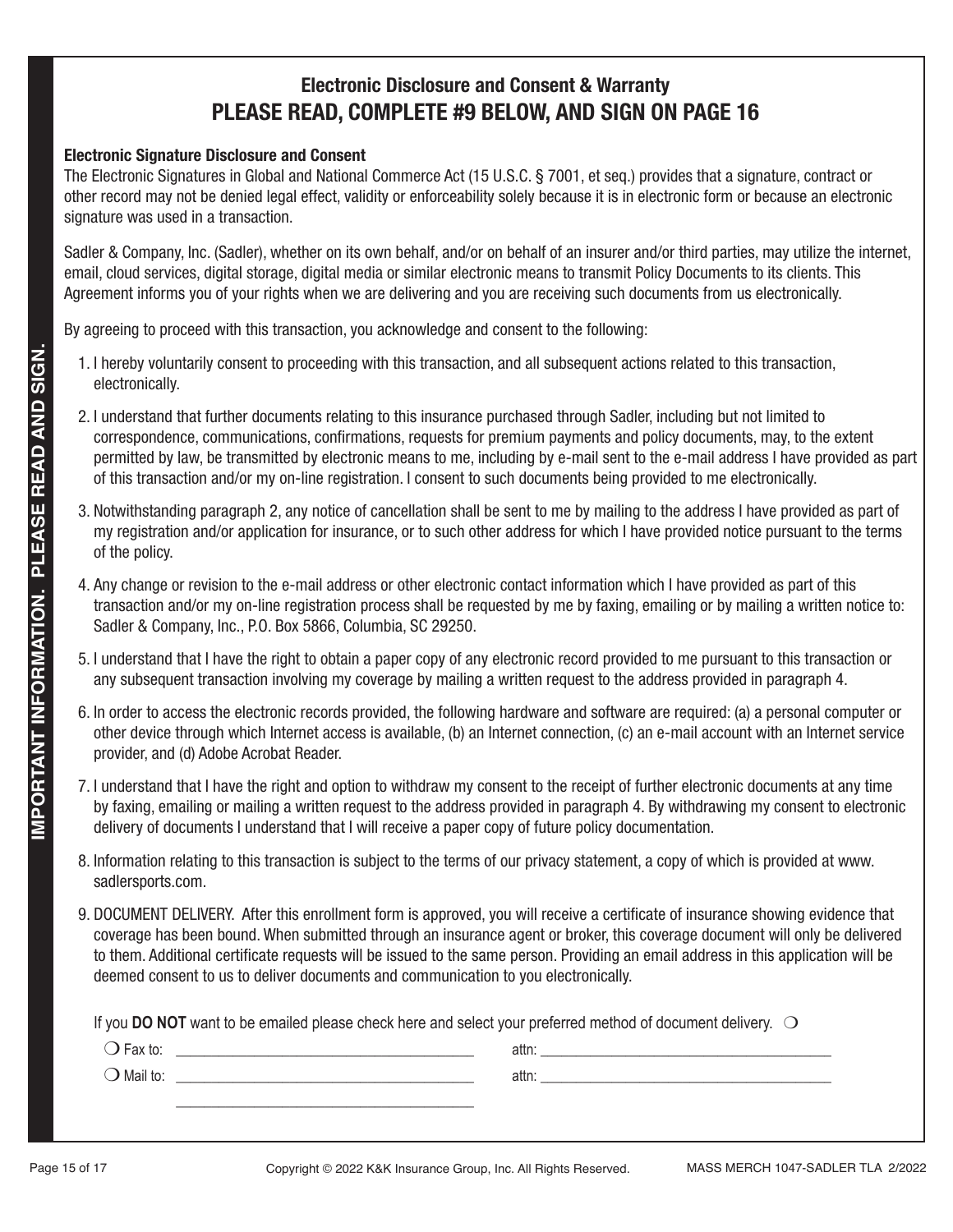# **PLEASE READ AND SIGN BELOW**

**Warranty and Disclosure Statement:** I understand that the insurance company, in determining whether to provide insurance coverage, will rely on the information contained in this form and all other information being submitted. I hereby warrant, represent and confirm that, to the best of my knowledge, all information provided is complete, true and correct.

I am aware that the insurance company expects accurate reporting for my premium calculation. I understand that my book and records may be examined or audited by the insurance company at any time during the coverage period and up to three years thereafter. Intentional misrepresentation or misreporting may jeopardize coverage. We reserve the right to decline/void any ineligible coverage.

I further acknowledge that, I have reviewed all information provided with this enrollment form and understand the exclusions which apply, as well as the activities and operations for which coverage is not provided.

I understand that this enrollment provides the option for the organization to select General Liability/Medical Payments, Hosted Tournament Coverage and Premises Liability. However, Sadler offers other types of insurance policies that are not available on this online enrollment such as Directors and Office, Crime, Inland Marine, Workers' Compensation, Excess Liability, Property (building and contents), Event Cancellation, Cyber Risk, Business Auto, Professional Liability, etc. If I am interested in a quote for these other types of policies, I will need to inform Sadler in writing, sport3@sadlersports.com.

I understand that the premium is calculated per participant/per sport. If at any time during the policy year my organization adds additional players or additional sports, the additions must be reported in order for coverage to extend at the time of a claim?  $\bigcirc$  Yes  $\bigcirc$  No

# **COSTS ARE 100% FULLY EARNED AND NON-REFUNDABLE/NON-TRANSFERRABLE ONCE COVERAGE BEGINS.**

| <b>Applicant business</b> (from page 8): |        |
|------------------------------------------|--------|
| <b>Applicant or agent signature:</b>     | Date:  |
| <b>Printed name:</b>                     | Title: |

**If an agent:** Check here to acknowledge you are signing on behalf of the named insured  $\bigcirc$ 

## **AGENTS: YOU MUST CONTINUE TO NEXT PAGE AND COMPLETE AGENT WARRANTY SECTION Enrollments cannot be accepted unless this section is completed**